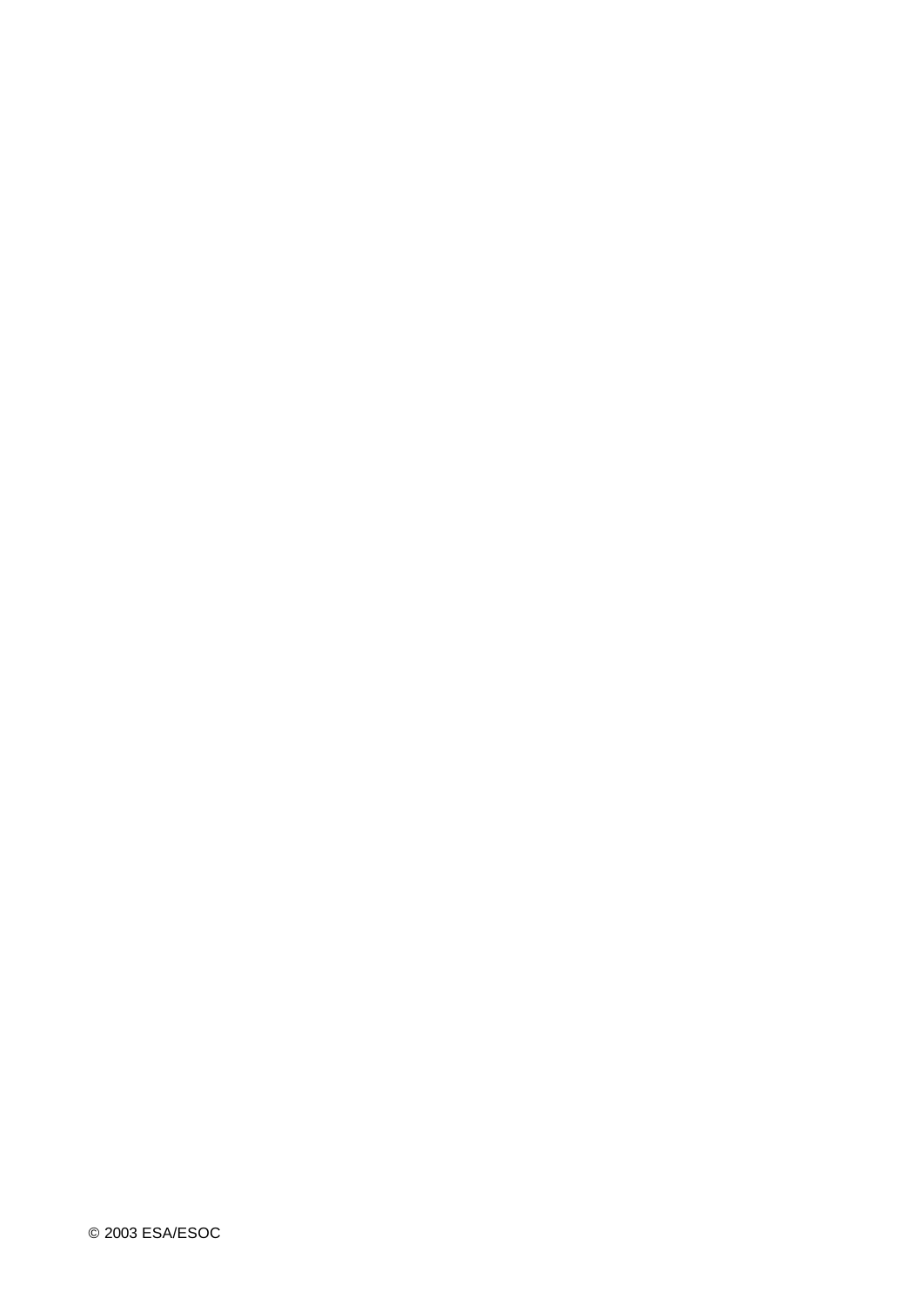# **DOCUMENT APPROVAL**

| Prepared by;              | Anite Systems GmbH                                            |  |
|---------------------------|---------------------------------------------------------------|--|
|                           |                                                               |  |
|                           | A. Ercolani (TOS-GDS)                                         |  |
|                           | Rosetta Technical Officer                                     |  |
| Approved by (ESA/ESOC);   | F. Delhaise (TOS-GDS)Mars<br><b>Express Technical Officer</b> |  |
|                           |                                                               |  |
|                           | P. Ferri (TOS-OGR)                                            |  |
|                           | Rosetta Spacecraft Operations Manager                         |  |
|                           | M. Denis (TOS-OGM)                                            |  |
| Approved by (ESA/ESOC);   | Mars Express Spacecraft Operations<br>Manager                 |  |
|                           |                                                               |  |
|                           | M. Warhaut (TOS-OGR)                                          |  |
|                           | Rosetta Ground Segment Manager                                |  |
| Approved by (ESA/ESOC);   |                                                               |  |
|                           | M. McKay (TOS-OGM)<br>Mars Express Ground Segment             |  |
|                           | Manager                                                       |  |
|                           |                                                               |  |
|                           |                                                               |  |
| Approved by (ESA/ESOC);   | J.Fertig (TOS-GFI)                                            |  |
|                           | On behalf of TOS-GF                                           |  |
|                           |                                                               |  |
|                           |                                                               |  |
| Approved by (Contractor); | R. Corkill (Anite)                                            |  |
|                           | RMCS/MEMCS Contractor Project<br>Manager                      |  |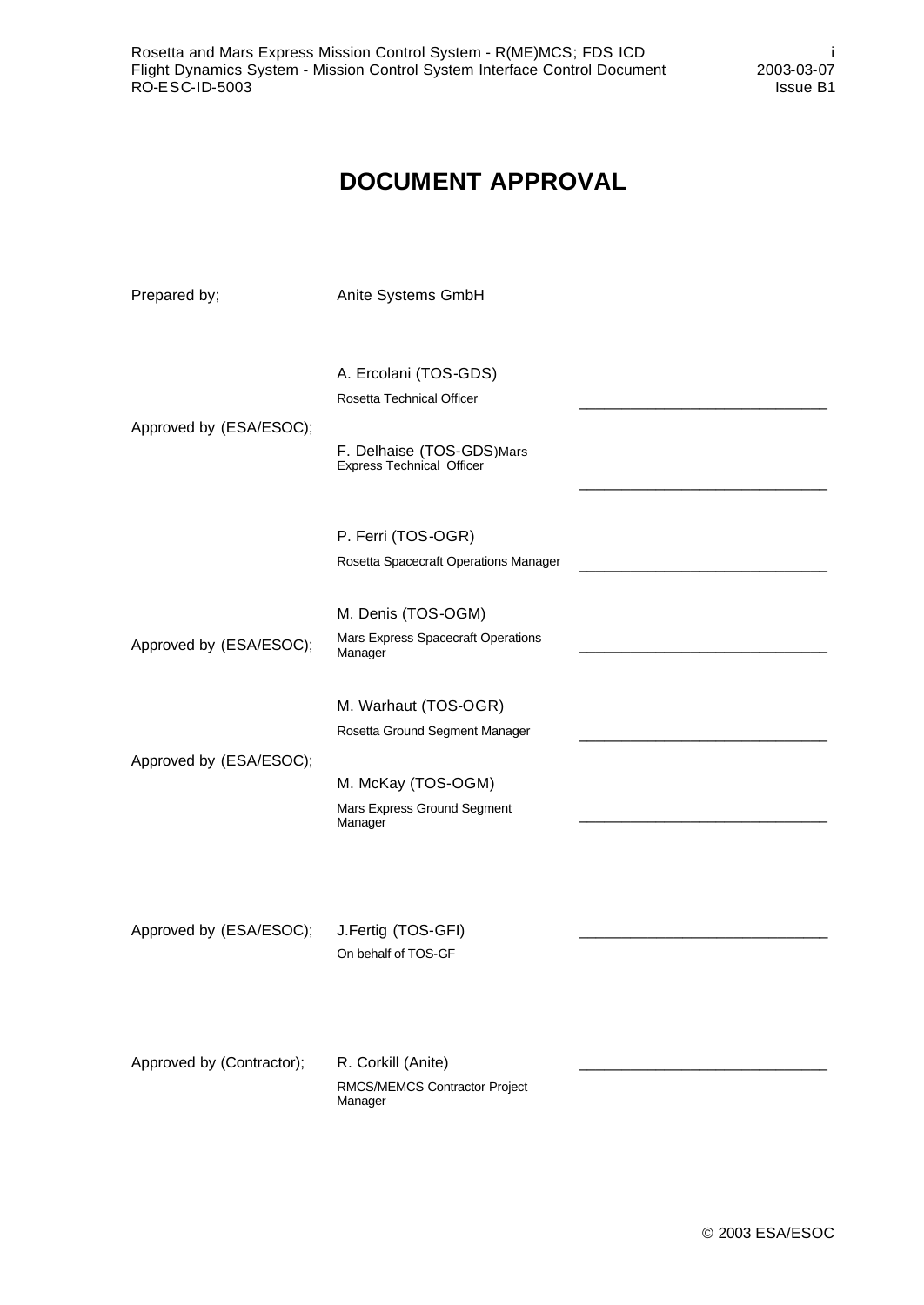# **Distribution List**

| <b>Recipient</b> | Organisation   |
|------------------|----------------|
| M. Warhaut       | ESOC (TOS-OGR) |
| M. McKay         | ESOC (TOS-OGM) |
| P. Ferri         | ESOC (TOS-OGR) |
| M. Denis         | ESOC (TOS-OGM) |
| N. Peccia        | ESOC (TOS-GCM) |
| A. Ercolani      | ESOC (TOS-GCM) |
| F. Delhaise      | ESOC (TOS-GCM) |
| J. Wardill       | ESOC (TOS-ON)  |
| J. Fertig        | ESOC (TOS-GFI) |
| R. Corkill       | <b>ANITE</b>   |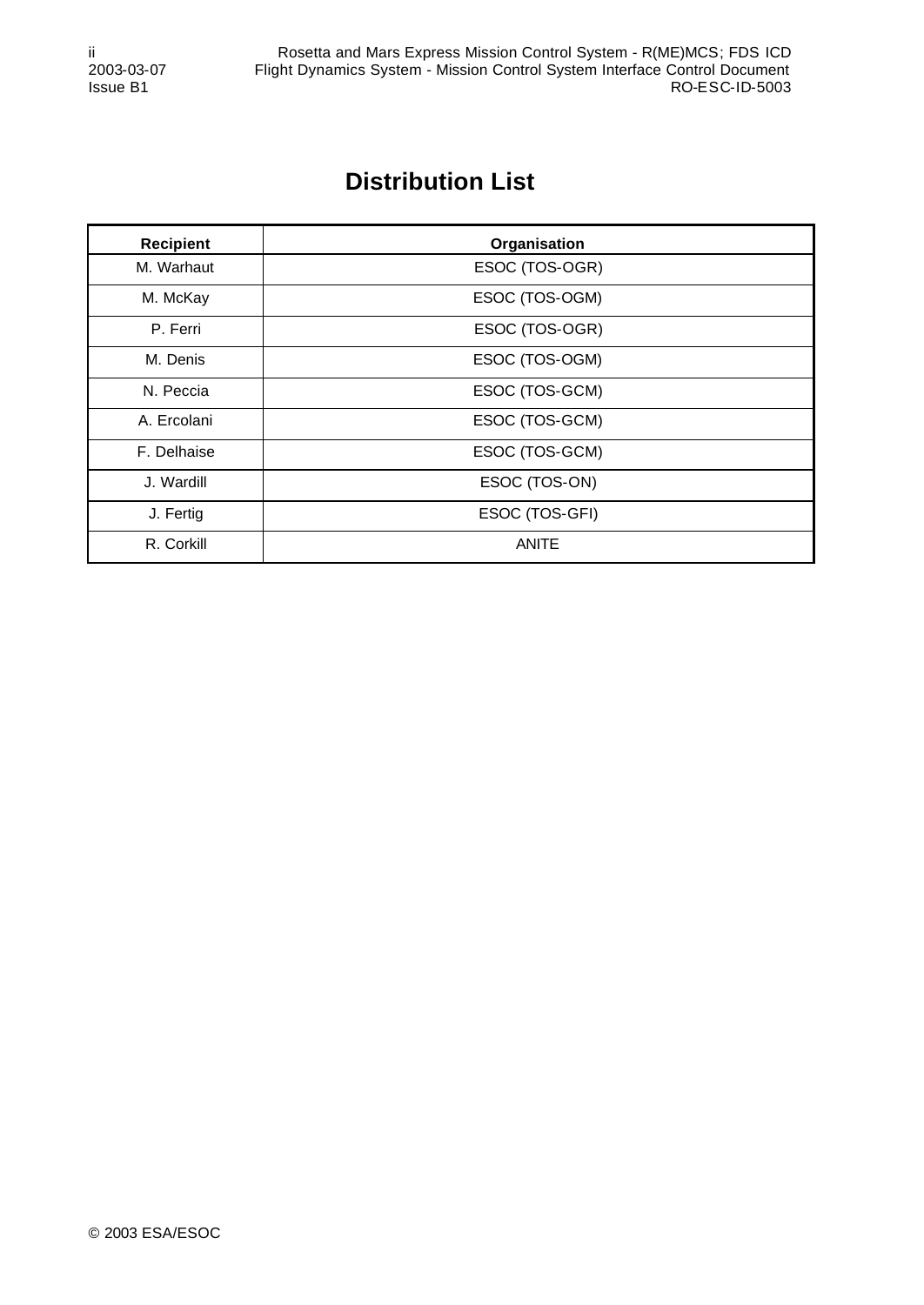# **Document Change Record**

| <b>Date</b> | <b>Issue</b>         | <b>Description/Reason</b>                                                                   |
|-------------|----------------------|---------------------------------------------------------------------------------------------|
| 15/05/99    | Draft A0             | <b>Initial Draft</b>                                                                        |
| 31/03/00    | Draft A1             | First update to include data structures                                                     |
| 28/03/01    | Issue A0             | <b>First Issue</b>                                                                          |
| 07/02/03    | Draft B <sub>0</sub> | Draft for review after updates in line with the following DCRs;                             |
|             |                      | 173, 174, 175, 176, 178, 179, 180, 181, 182, 183, 184, 185,<br>186, 187, 189, 194, 198, 207 |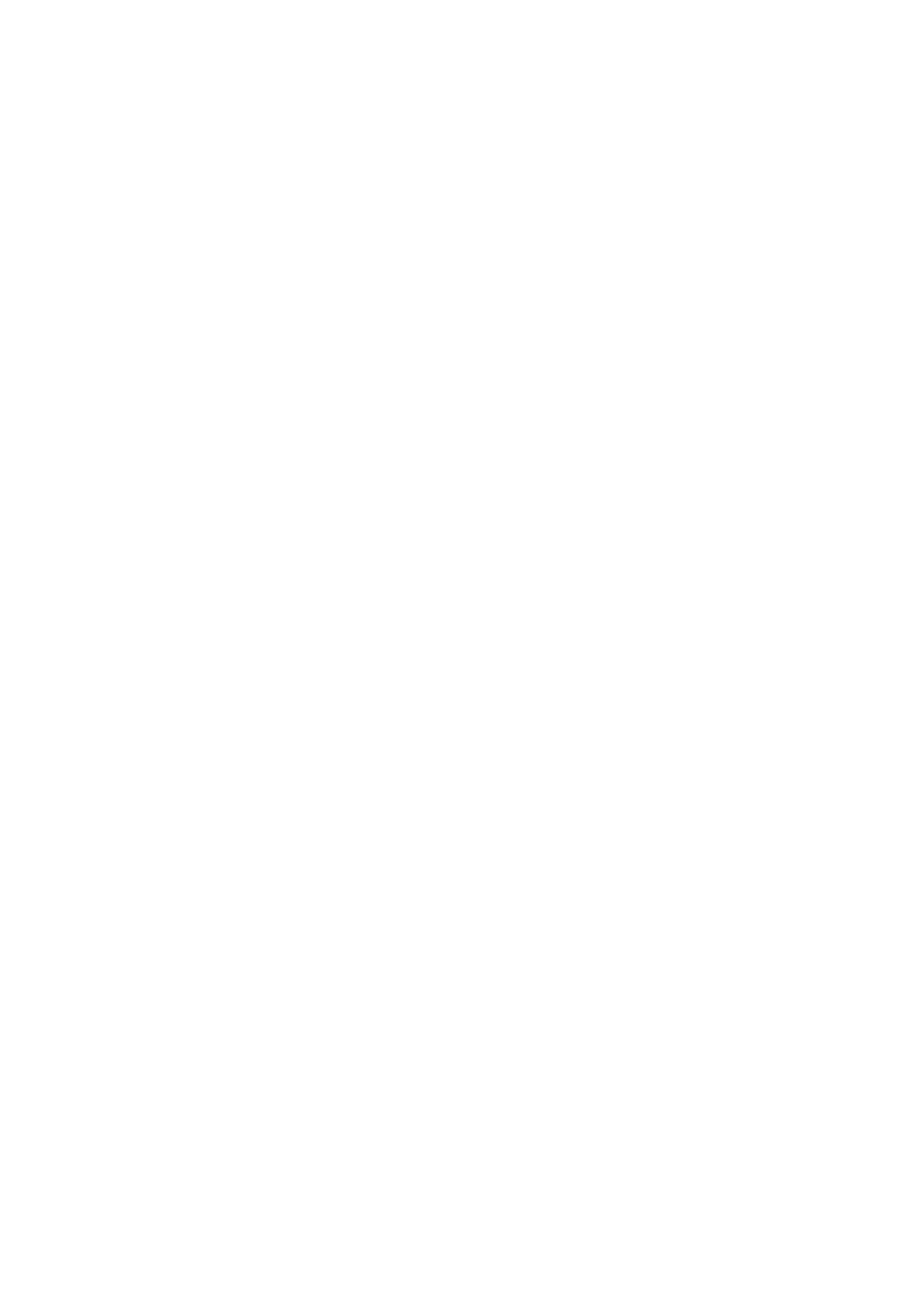# **Table Of Contents**

| 1              |       |                 |  |
|----------------|-------|-----------------|--|
|                | 1.1   |                 |  |
|                | 1.2   |                 |  |
|                | 1.3   |                 |  |
|                | 1.3.1 |                 |  |
|                | 1.3.2 |                 |  |
|                | 1.3.3 |                 |  |
|                | 1.4   |                 |  |
|                | 1.5   |                 |  |
|                | 1.6   |                 |  |
|                | 1.7   |                 |  |
| $\overline{2}$ |       |                 |  |
|                | 2.1   |                 |  |
|                | 2.2   |                 |  |
|                | 2.2.1 |                 |  |
|                | 2.2.2 |                 |  |
|                | 2.2.3 |                 |  |
|                | 2.2.4 |                 |  |
| 3              |       |                 |  |
| 4              |       |                 |  |
|                | 4.1   |                 |  |
|                | 4.2   |                 |  |
|                | 4.3   |                 |  |
|                | 4.4   |                 |  |
|                | 4.4.1 |                 |  |
|                | 4.4.2 |                 |  |
|                | 4.5   |                 |  |
| 5              |       |                 |  |
|                | 5.1   |                 |  |
|                | 5.2   |                 |  |
|                | 5.3   |                 |  |
|                |       |                 |  |
|                |       | , 176, 179, 181 |  |
|                | 5.4   |                 |  |
|                | 5.5   |                 |  |
|                | 5.6   |                 |  |
|                | 5.7   |                 |  |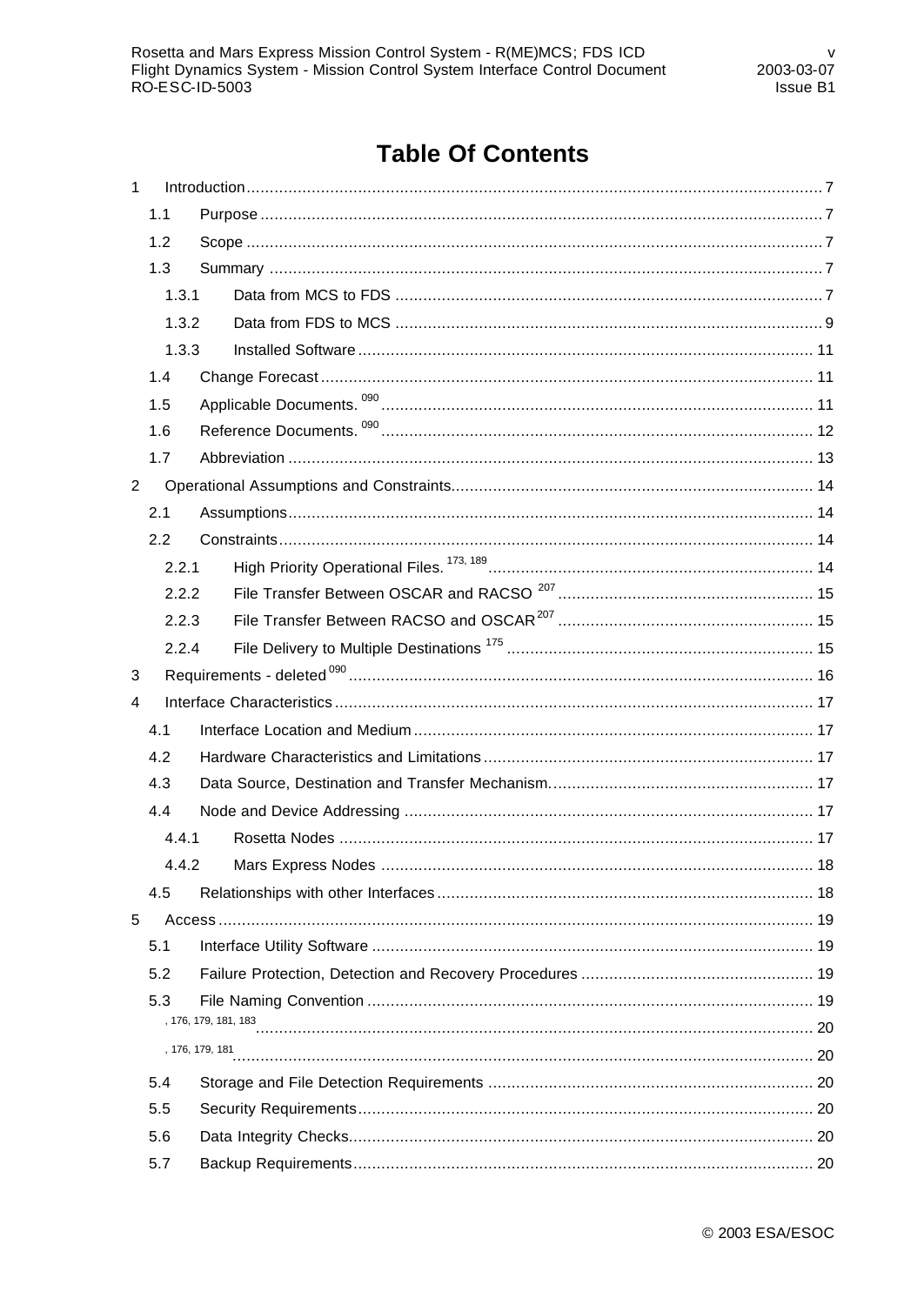|                | 5.8   |                                      |  |
|----------------|-------|--------------------------------------|--|
| 6              |       |                                      |  |
|                | 6.1   |                                      |  |
|                | 6.2   |                                      |  |
|                | 6.3   |                                      |  |
|                | 6.3.1 |                                      |  |
|                | 6.3.2 |                                      |  |
|                | 6.3.3 |                                      |  |
|                | 6.3.4 |                                      |  |
|                | 6.4   |                                      |  |
|                | 6.4.1 |                                      |  |
|                | 6.4.2 |                                      |  |
|                | 6.5   |                                      |  |
| $\overline{7}$ |       |                                      |  |
|                | 7.1   |                                      |  |
|                | 7.2   |                                      |  |
|                | 7.3   |                                      |  |
|                | 7.4   |                                      |  |
|                | 7.5   |                                      |  |
|                | 7.6   |                                      |  |
|                | 7.6.1 |                                      |  |
|                | 7.6.2 |                                      |  |
|                | 7.6.3 |                                      |  |
|                | 7.6.4 |                                      |  |
|                | 7.6.5 |                                      |  |
|                | 7.6.6 | Comet Kinematics File <sup>090</sup> |  |
|                | 7.6.7 |                                      |  |
|                | 7.7   |                                      |  |
|                | 7.7.1 |                                      |  |
|                | 7.7.2 |                                      |  |
|                | 7.7.3 |                                      |  |
|                | 7.8   |                                      |  |
|                | 7.9   |                                      |  |
|                | 7.10  |                                      |  |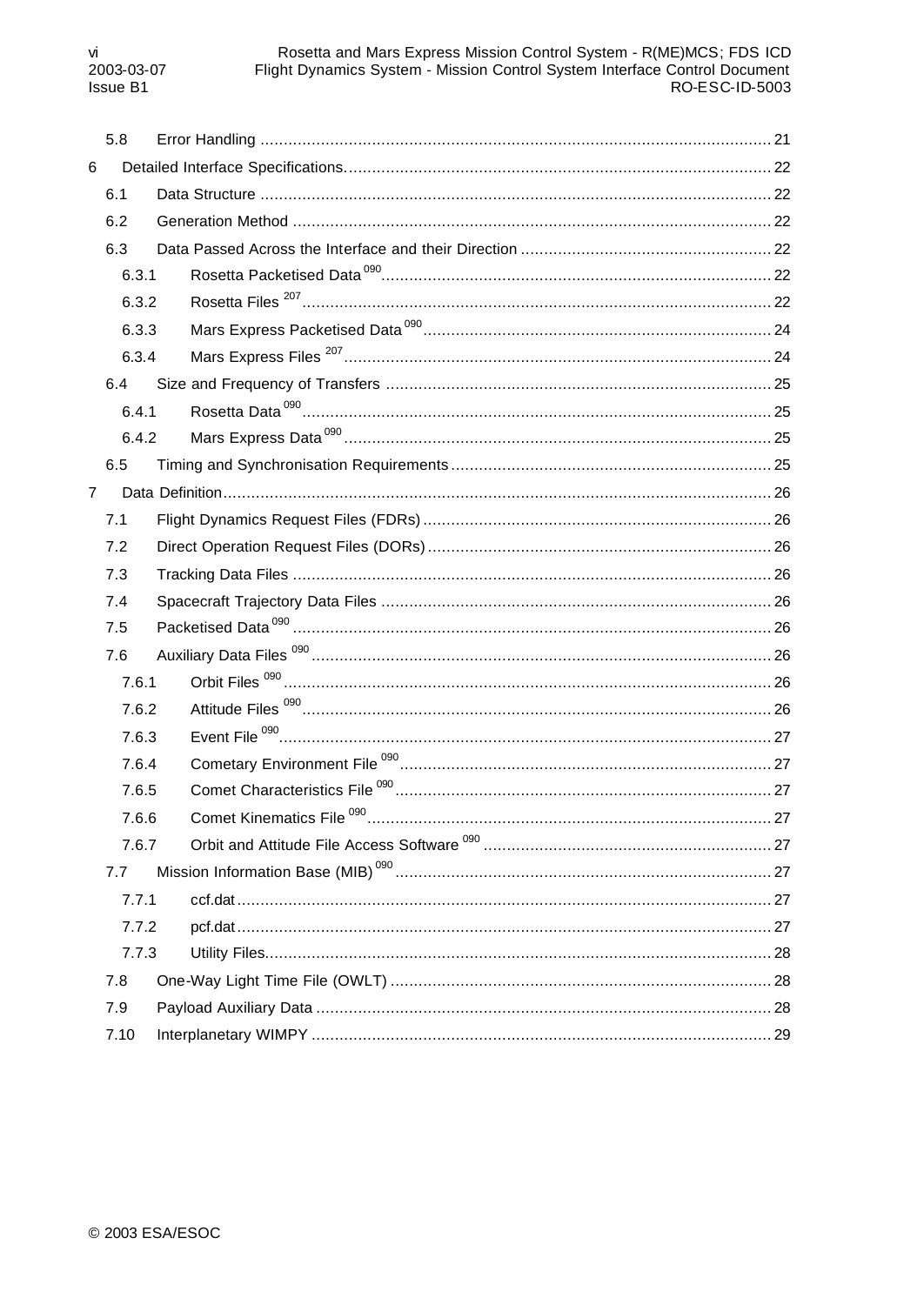## **1 Introduction**

## **1.1 Purpose**

The purpose of this document is to specify the interface between the Rosetta and Mars Express Mission Control Systems (RMCS/MEMCS) and the Flight Dynamic System (FDS). It describes the data structures and various file contents pertaining to data flow in both directions as well as any FDS supplied software to be integrated within the MCS.

## **1.2 Scope**

This document is solely concerned with the definition of the interface between the MCS and the FDS.

This ICD is applicable for all phases of the Rosetta and Mars Express missions until the end of spacecraft operations.

## **1.3 Summary**

This document is the interface control document governing the interfaces between the MCS and the FDS.

### **1.3.1 Data from MCS to FDS**

The MCS will provide the following data to the FDS:

#### • **Flight Dynamics Database**

The baseline for the provision of Flight Dynamics data (Flight Dynamics Database, FDDB) by the S/C prime contractor foresees the inclusion of such data in the Physical Properties part of the S/C Database of either mission: Rosetta or Mars Express. This approach is currently not being enforced. Flight Dynamics data are delivered by the S/C prime contractor to FD directly via an MS Access database. The future inclusion of the FD data in the S/C Database and hence, the need to transfer these data from the MCS to FD is TBD.

### • **MIB Files <sup>090</sup>**

The MCS packet definitions are extracted from the Source Database and converted into Mission Information Base (MIB) files.

### • **Packetised Data <sup>090</sup>**

Packetised data consists of:

- − Telemetry Source packets
- − Telecommand History packets (TBC)
- − Time Coefficient History packets

These packets will be extracted from the DAS by the FDS using the SCOS-2000/ORATOS Data Access (SoDA) software provided by Flight Dynamics as described in the [SODA-ICD].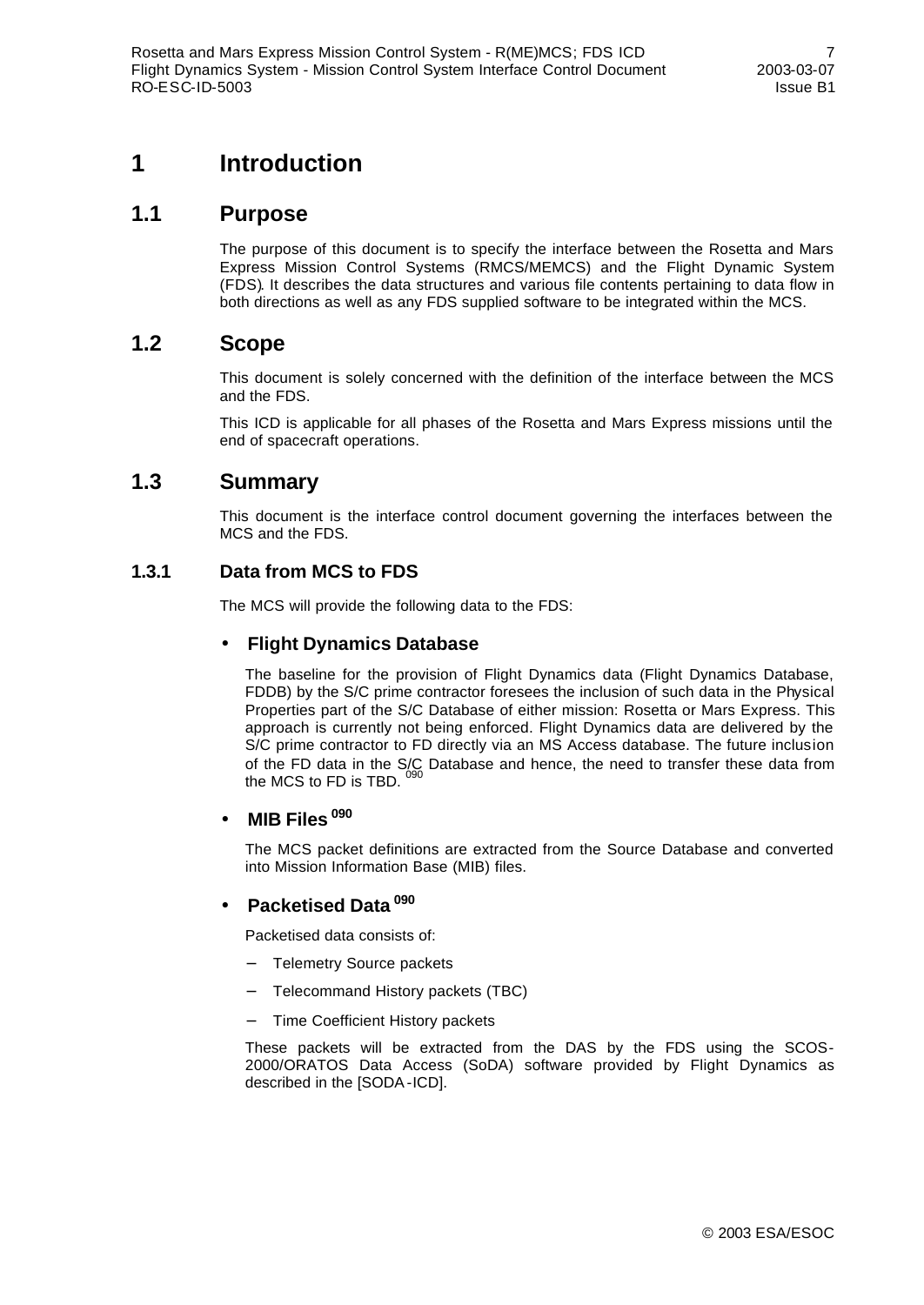## • **Tracking Data Files <sup>090</sup>**

These files do not originate from the MCS - the MCS acts as part of the delivery mechanism from the originator. The contents of these files are not changed by the MCS. ESA tracking data files are stored on the IFMS at the ESA stations. NASA/DSN tracking data files are stored on the ESA FD-dedicated computer RACSO.

The MCS, via the Network Interface Subsystem (NIS), obtains the ESA tracking data files from the IFMS and stores them in the MCS FARC.  $^{173}$ 

As defined in the [IFMS-OCC] document, these data files comprise:

- Ranging data;
- Doppler 1 and Doppler 2 data;
- Meteo[rological] data;
- Antenna angles (originating from the station computer, not the IFMS);
- Signal received strength 1 and 2 data.  $173, 178$

The MCS obtains the NASA/DSN tracking data files from RACSO and stores them in the MCS FARC.  $173$ .

As defined in [JPL-FDS] document, these data files comprise:

- Orbit Data Files (ODFs), that contain tracking data with any combination of different tracking data types (range, Doppler, Delta-VLBI etc);
- Media calibrations.
- NASA/DSN Signal Received Strength<sup>173</sup>

All the above files will be delivered to the FDS.

#### • **Payload Auxiliary Data Files <sup>090</sup>**

Payload pointing and trajectory requests will be based on Scenario Parameter Lists (SPL) during cometary observation. SPL's will be delivered from the RSOC to FD through the MCS. Details of SPL delivery will be defined after launch.

#### 1.3.1.1 Rosetta High Priority Operational Files from MCS to FDS.<sup>173</sup>

The following lists the high priority files (see section 2.2.1) sent from the MCS to the FDS. See [FTS-CONF] for the definition of the FTS node names.

| <b>FTS Type</b>   | <b>Description</b>                         | <b>FTS Source(s)</b> | <b>FTS Destination(s)</b> |
|-------------------|--------------------------------------------|----------------------|---------------------------|
| D <sub>1</sub> FD | Flight Dynamics Doppler 1 data             | <b>NIX</b>           | FDx, RMx                  |
| D <sub>2</sub> FD | Flight Dynamics Doppler 2 data             | <b>NIX</b>           | FDx, RMx                  |
| <b>MTFD</b>       | Flight Dynamics Meteorological<br>data     | <b>Nlx</b>           | FDx, RMx                  |
| <b>RGFD</b>       | Flight Dynamics Ranging data               | <b>Nlx</b>           | FDx, RMx                  |
| AAF               | Antenna Angles data                        | Nlx.                 | FDx. RMx                  |
| ODF               | NASA/DSN Tracking Data                     | <b>RRA</b>           | FDx, RMx                  |
| <b>CSP</b>        | <b>NASA/DSN Media Calibration</b>          | <b>RRA</b>           | FDx, RMx                  |
| AGC               | NASA/DSN<br>Received<br>Signal<br>Strength | <b>RRA</b>           | FDx, RMx                  |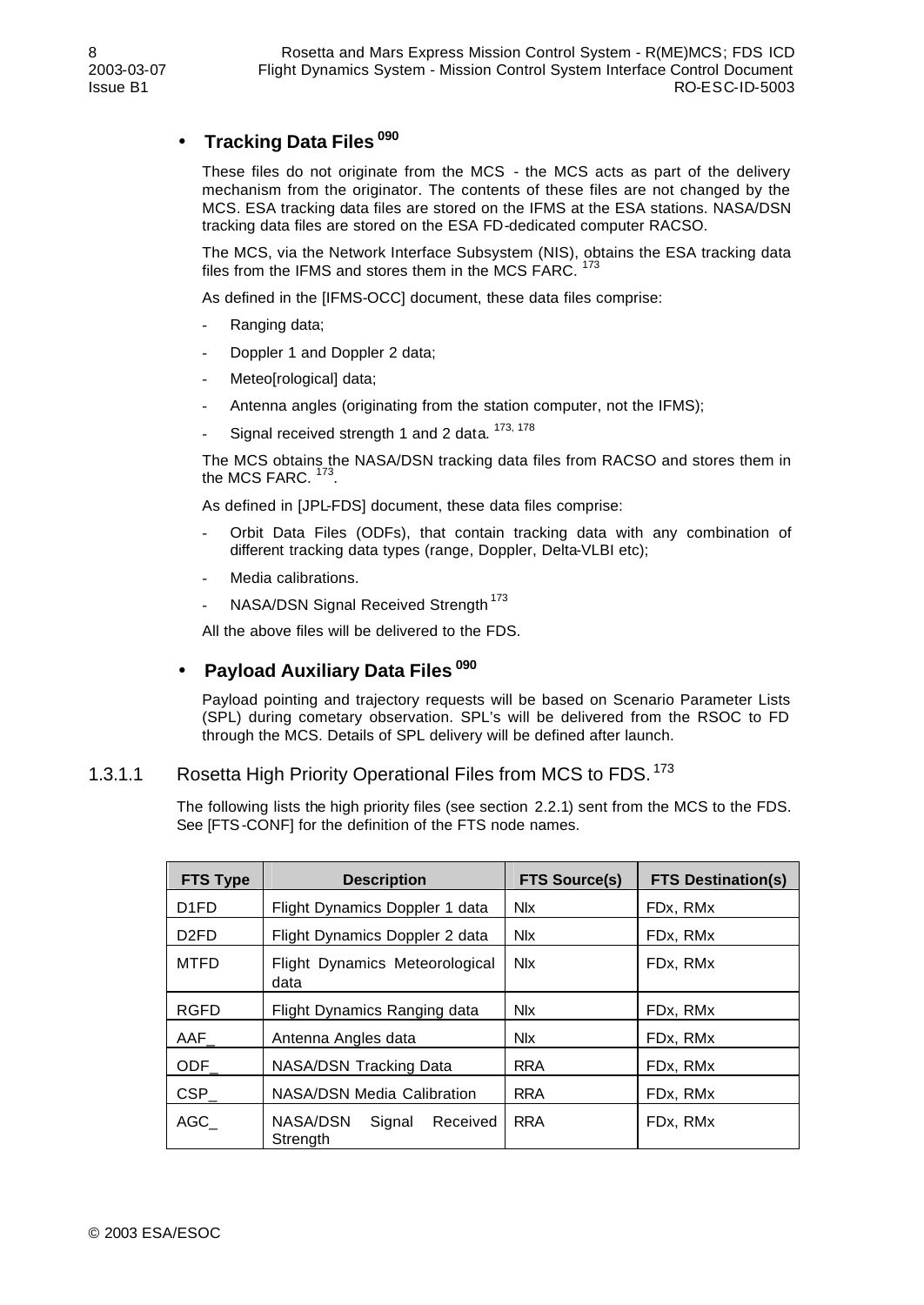NOTE: Signal Received Strength 1 and 2 data (AGC1 and AGC2) files are not in the archive so are routed direct to the FDx systems.

### 1.3.1.2 Mars Express High Priority Operational Files from MCS to FDS.<sup>173</sup>

The following lists the high priority files (see section 2.2.1) sent from the MCS to the FDS. See [FTS-CONF] for the definition of the FTS node names.

| <b>FTS Type</b>   | <b>Description</b>                         | <b>FTS Source(s)</b> | <b>FTS Destination(s)</b> |
|-------------------|--------------------------------------------|----------------------|---------------------------|
| D <sub>1</sub> FD | Flight Dynamics Doppler 1 data             | <b>Nlx</b>           | FDx, MMx                  |
| D <sub>2</sub> FD | Flight Dynamics Doppler 2 data             | <b>Nlx</b>           | FDx, MMx                  |
| <b>MTFD</b>       | Flight Dynamics Meteorological<br>data     | <b>Nlx</b>           | FDx, MMx                  |
| <b>RGFD</b>       | Flight Dynamics Ranging data               | <b>Nlx</b>           | FDx, MMx                  |
| AAF               | Antenna Angles data                        | <b>Nlx</b>           | FDx, MMx                  |
| ODF               | NASA/DSN Tracking Data                     | <b>MRA</b>           | FDx, MMx                  |
| <b>CSP</b>        | <b>NASA/DSN Media Calibration</b>          | <b>MRA</b>           | FDx, MMx                  |
| AGC               | NASA/DSN<br>Signal<br>Received<br>Strength | <b>MRA</b>           | FDx, MMx                  |

NOTE: Signal Received Strength 1 and 2 data (AGC1 and AGC2) files are not in the archive so are routed direct to the FDx systems.

#### **1.3.2 Data from FDS to MCS**

The FDS will provide the following data to the MCS:

### • **Auxiliary Data Files <sup>090</sup>**

Auxiliary Data are generated by Flight Dynamics to support the experimenters. Auxiliary Data Files are delivered from the FDS to the MCS and archived in the DAS where they will be retrieved from the experimenters through the DDS. All data files are listed in the [DDID] and comprise the following categories:

- S/C orbit files
- S/C attitude files
- Event file
- cometary environment file
- comet characteristics file
- comet kinematics file
- processed NAVCAM images
- FORTRAN software source code files

#### • **Command Request Files**

FD produces two types of Command Requests Files: 090

Flight Dynamics Requests (FDR), which are used during routine operations by the scheduler subsystem of the MCS.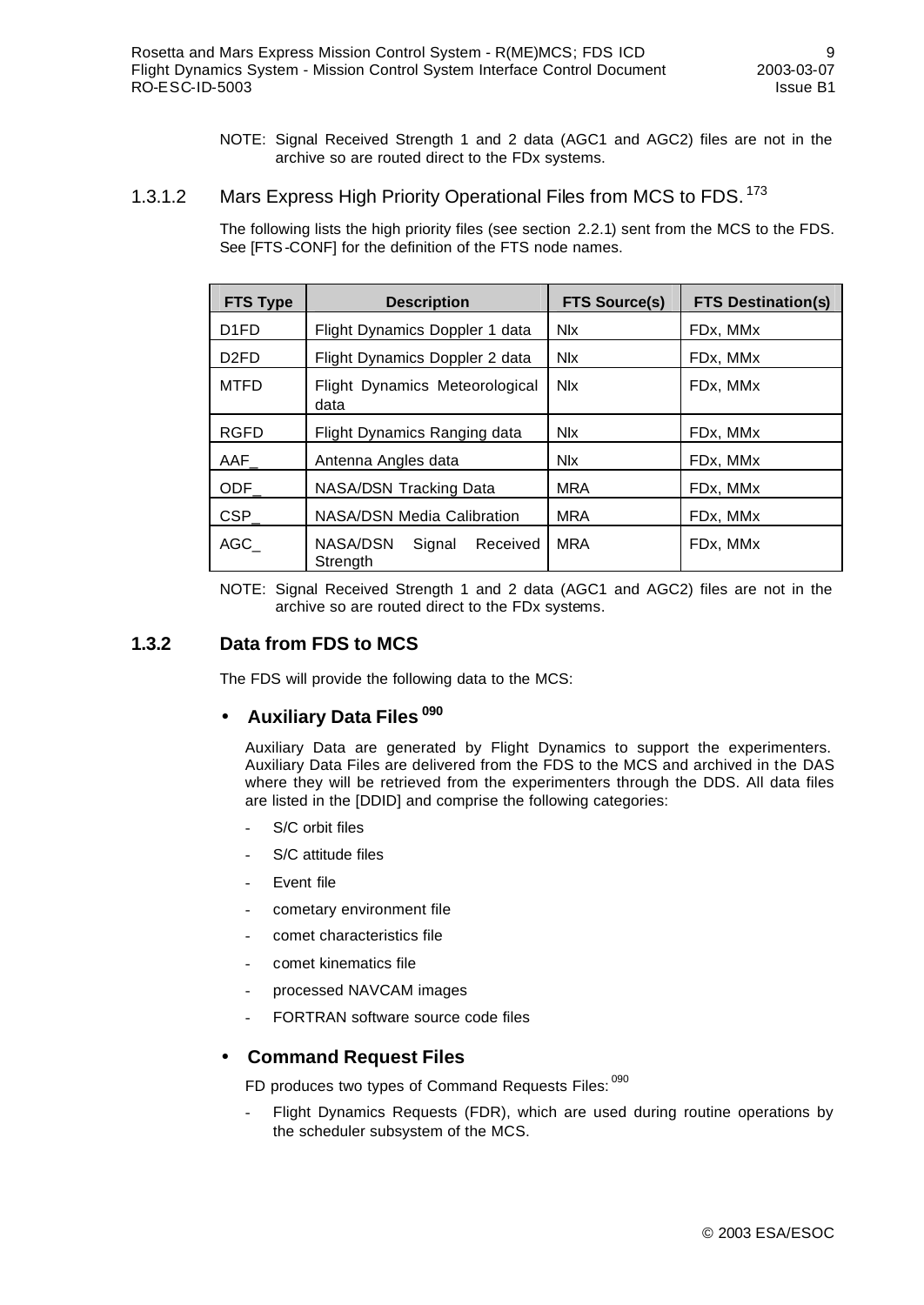Direct Operations Requests (DOR), for commands that are used by the Telecommanding subsystem manual stack on the MCS.

The format of the Command Request Files is described in the [CRID]. <sup>090</sup>

#### • **Spacecraft Trajectory Data Files <sup>090</sup>**

The MCS is not the end-recipient of spacecraft trajectory data files - the MCS acts as part of the delivery mechanism to the final destination. The contents of these files are not changed by the MCS.

As defined in the [NCTRS-MCS] document, spacecraft trajectory data files intended to support ESA spacecraft tracking are provided by the FDS in the form of Spacecraft Trajectory Data Messages (STDMs). These files are delivered to the MCS and archived in the DAS. They are transferred from the MCS, via the NIS (also passive regarding data file contents), to the station computer of the participating ESA station(s).

As defined in [CCSDS-502], spacecraft trajectory data files intended to support NASA/DSN tracking are provided by the FDS in the form of Ephemeris Messages (EPMs). An example Rosetta EPM is given in the [JPL-FDS] document. The contents of these files are not changed by the MCS. These files will be delivered to the MCS and archived in the DAS. As defined in the [JPL-FDS] document, they are transferred from the MCS to RACSO and onward to the server at JPL. Navigation Interface Files  $(NIF<sub>-</sub>)<sup>207</sup>$ , also originating from the FDS, are routed in the same way as EPMs.

#### • **One-Way Light Time File <sup>090</sup>**

FD generates One Way Light Time (OWLT) files which allows the MCS to compute the time of transmission of a TM frame from its Earth reception time. The files are to be used with the FDS-supplied software as described in section 1.3.3.

### • **Interplanetary WIMPY<sup>090</sup>**

The WIMPY is a file which is delivered to the MCS to provide mainly ground station related information.

### 1.3.2.1 Rosetta High Priority Operational Files from FDS to MCS.<sup>173</sup>

The following lists the high priority files (see section 2.2.1) sent from the FDS to the MCS. See [FTS-CONF] for the definition of the FTS node names.

| <b>FTS Type</b> | <b>Description</b>                                  | <b>FTS Source(s)</b>  | <b>FTS Destination(s)</b> |
|-----------------|-----------------------------------------------------|-----------------------|---------------------------|
| <b>STDM</b>     | Spacecraft Trajectory Data Files                    | <b>FD<sub>x</sub></b> | Nlx, RMx                  |
| EPM             | Ephemeris<br>Messages<br>Spacecraft Trajectory Data | <b>FDx</b>            | RRA, RMx                  |
| <b>NIF</b>      | <b>Navigation Interface Files</b>                   | <b>FD<sub>x</sub></b> | RRA, RMx                  |

### 1.3.2.2 Mars Express High Priority Operational Files from FDS to MCS.<sup>173</sup>

The following lists the high priority files (see section 2.2.1) sent from the FDS to the MCS. See [FTS-CONF] for the definition of the FTS node names.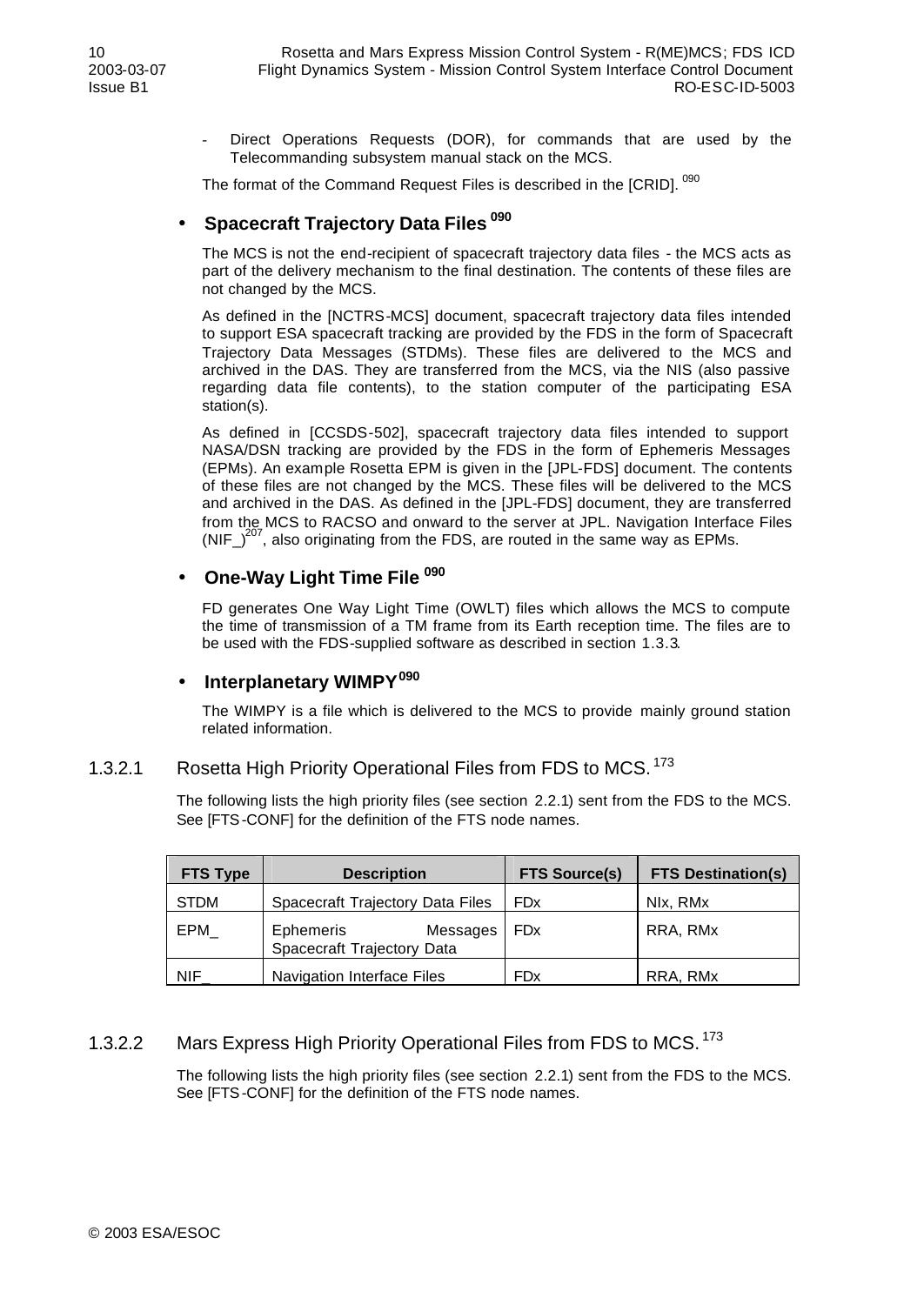| <b>FTS Type</b> | <b>Description</b>                                         | <b>FTS Source(s)</b>  | <b>FTS Destination(s)</b> |
|-----------------|------------------------------------------------------------|-----------------------|---------------------------|
| <b>STDM</b>     | Spacecraft Trajectory Data Files                           | <b>FD<sub>x</sub></b> | Nlx, MMx                  |
| EPM             | <b>Ephemeris</b><br>Messages<br>Spacecraft Trajectory Data | <b>FDx</b>            | MRA, MMx                  |
| <b>NIF</b>      | Navigation Interface Files                                 | <b>FD<sub>x</sub></b> | MRA, MMx                  |

#### **1.3.3 Installed Software**

The FDS will provide the following software for integration with the MCS:

#### • **Packet Data Extraction software**

FDS will be provide a version of the SODA software to extract packetised data from the MCS DAS as described in [SODA -ICD]. The SODA server process is not continuously running. It is launc hed remotely by FD client applications.

### • **Propagation Delay software <sup>090</sup>**

As described in the [TIC-TN], FDS will provide a software routine to calculate the down-link propagation delay as a function of UTC at signal reception at any participating ground station. The computation will use the contents of the FDSsupplied One-Way Light Time (OWLT) files. A single OWLT file will be used for each groundstation and will be identified by a FD Groundstation ID - it should be noted that this FD Groundstation ID does not correspond to the NCTRS Groundstation ID.

## **1.4 Change Forecast**

This document is a draft issue of the ICD and updates are expected after initial review.

# **1.5 Applicable Documents. <sup>090</sup>**

| $A-1$                | Rosetta Project Glossary                      | Issue A0         |
|----------------------|-----------------------------------------------|------------------|
| [ROS-GLOSS]          | RO-ESC-LI-5001                                | 15/05/99         |
| $A-2^{090}$          | RMCS/MEMCS Command Request Interface          | <b>Issue B3</b>  |
| [CRID]               | Document                                      | 12/03/02         |
|                      | RO-ESC-IF-5004 / MEX-ESC-IF-5004              |                  |
| A-3 $^{090}$         | RMCS/MEMCS Data Delivery Interface Document   | <b>Issue B3</b>  |
| [DDID]               | RO-ESC-IF-5003 / MEX-ESC-IF-5003              | 12/03/02         |
| A-4 $^{090}$         | RMCS/MEMCS Data Delivery Interface Document - | Issue 1.3        |
| [DDID-H]             | Appendix H FD Products                        | 01/03/02         |
|                      | RO-ESC-IF-5003 / MEX-ESC-IF-5003              |                  |
| A-5 $^{090}$         | RMCS/MEMCS Data Delivery Interface Document - | <b>Issue B3</b>  |
| $[DDID-K]$           | Appendix K MCS Products                       | 12/03/02         |
|                      | RO-ESC-IF-5003 / MEX-ESC-IF-5003              |                  |
| A- $6^{090}$         | ROSETTA/MARS EXPRESS JPL/FDS Navigation       | Issue 3.1        |
| [JPL-FDS]            | Interface                                     | 23/08/02         |
|                      | <b>RO-ESC-IF-5011</b>                         |                  |
| $A-7$ <sup>090</sup> | Mars Express MPS - POS ICD                    | <b>Issue TBD</b> |
| [MPS-POS]            | TBD                                           |                  |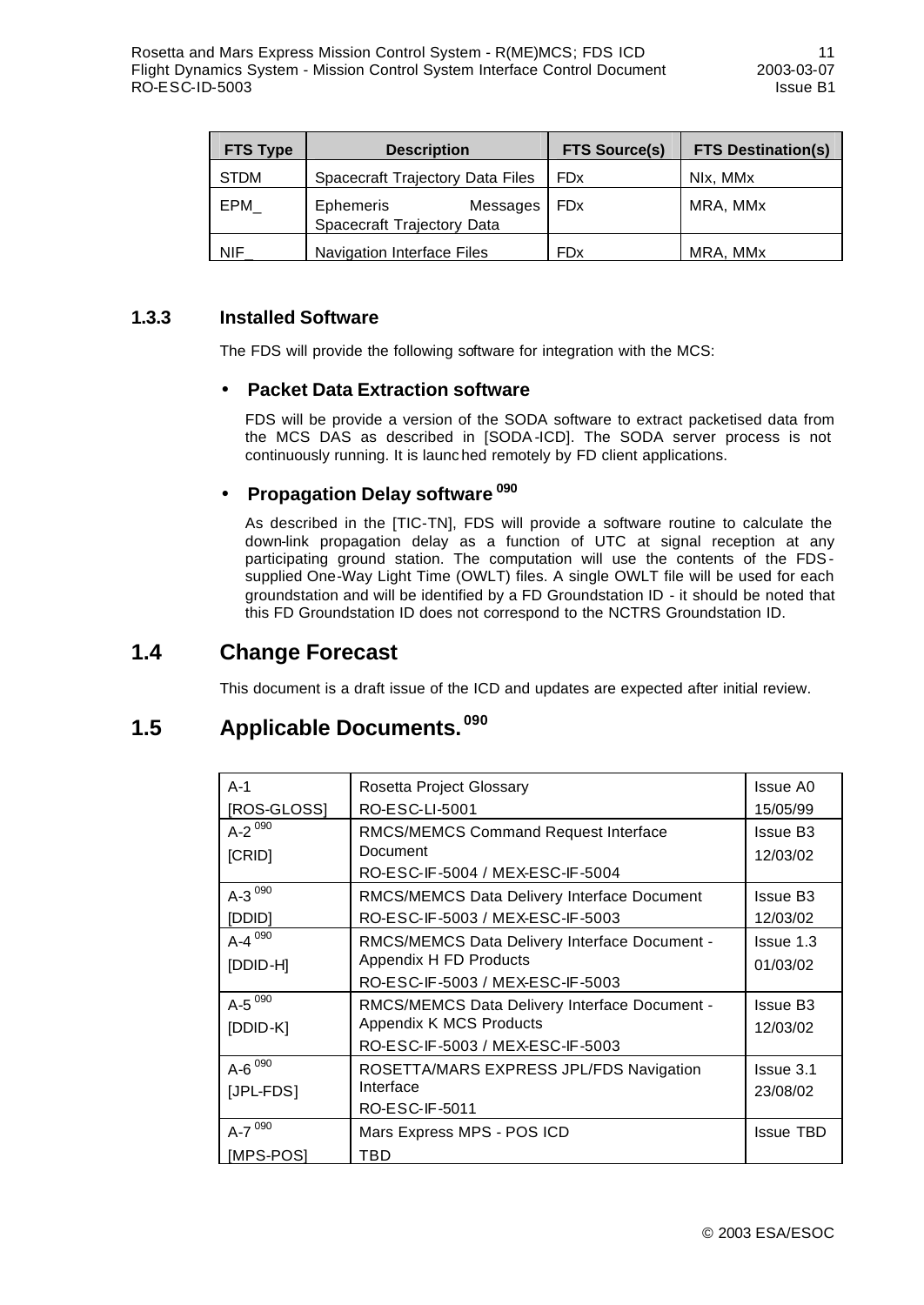| $A - 8^{090}$ | Rosetta, MOD-FDS ICD                                  | Issue 1.4       |
|---------------|-------------------------------------------------------|-----------------|
| [MOD-FDS-ICD] | RO-ESC-ID-5008                                        | Nov/02          |
| $A-9^{090}$   | Description of WIMPY for interplanetary spacecraft.   | Issue 1.2       |
| [WIMPY]       | <b>RO-ESC-TN-5521</b>                                 | 16/08/02        |
| A-10 $^{090}$ | TM/TC ICD Status Synthesis                            | Issue 1.3       |
| [TM/TC-ICD]   | RO-MMT-TN-2091/MEX-MMT-TN-0893                        | 30/08/01        |
| A-11 $^{090}$ | IFMS-OCC Interface ICD                                | Is sue 9.2.1    |
| [IFMS-OCC]    | /MakulaMedia/MR/IFMS/ICD/FTP-OCC                      | 20/10/02        |
| A-12 $^{090}$ | Tracking System Interface: Orbit Data File Interface  | Change 3        |
| [DSN-ODF]     | DSN 820-013: TRK-2-18                                 | 15/06/00        |
| A-13 $^{090}$ | <b>Media Calibration Interface</b>                    |                 |
| [DSN-MCI]     | DSN 820-013, TRK-2-23                                 | 31/05/00.       |
| A-14 $^{090}$ | Interface Control Document - NCTRS - Volume 3 -       | Issue 1.3       |
| [NCTRS-MCS]   | Detailed interface definition: FDS                    | 27/06/01.       |
|               | NCTRS-ICD-3, N2K-MCS-ICD-0003-TOS-GCI                 |                 |
| A-15 $^{090}$ | <b>Orbit Data Messages</b>                            | Issue 2         |
| [CCSDS-502]   | CCSDS 502.0-R-1, Red Book                             | Jun/02          |
| A-16 $^{090}$ | ROSETTA - Description of the software for the support | Issue 2.4       |
| [TIC-TN]      | of the time correlation between the internal clock of | 05/11/01        |
|               | ROSETTA and UTC                                       |                 |
|               | RO-ESC-TN-5518                                        |                 |
| $A-17$        | Rosetta/MEX Mission Control Systems Configuration     | <b>Issue A2</b> |
| [FTS-CONF]    | Control Document; FTS Configuration                   | 2003-03-07      |
|               | RO-ESC-IF-5014/ME-ESC-IF-5014                         |                 |

# **1.6 Reference Documents. <sup>090</sup>**

| $R-1$                | R(ME)MCS Software Requirements Document          | Issue A0    |
|----------------------|--------------------------------------------------|-------------|
| <b>IMCS-SRDI</b>     | RO-ESC-RS-5320                                   | 15/05/99    |
| $R-2$                | FDS Support Requirements Compilation             | Issue 1.0   |
| [FDS-SRD]            | RO-ESC-RS-5510                                   | 08/01/01    |
| $R-3$                | Minutes to FDS-MCS interface meeting on 04/02/00 | 14/02/00    |
| $[MIN-1]$            |                                                  |             |
| $R-4$ <sup>090</sup> | SCOS-2000 TM Packet ICD                          | Issue 1.1   |
| [S2K-PKT-ICD]        | S2K-MCS-ICD-0004-TOS-GCI                         | 02/03/01    |
| $R-5$ <sup>090</sup> | Flight Dynamics Infrastructure Software, ORATOS  | Is sue 1.1, |
| [SODA-ICD]           | SODA ICD                                         | Oct/01      |
|                      | DTOS-FDOS-FDIS-ICD-1422-TOS-GFS                  |             |
| $R-6$ <sup>090</sup> | SCOS-2000 Database Import ICD                    | Issue 4.3   |
| $[S2K-MIB-ICD]$      | S2K-MCS-ICD-0001-TOS-GCI                         | 16/10/01    |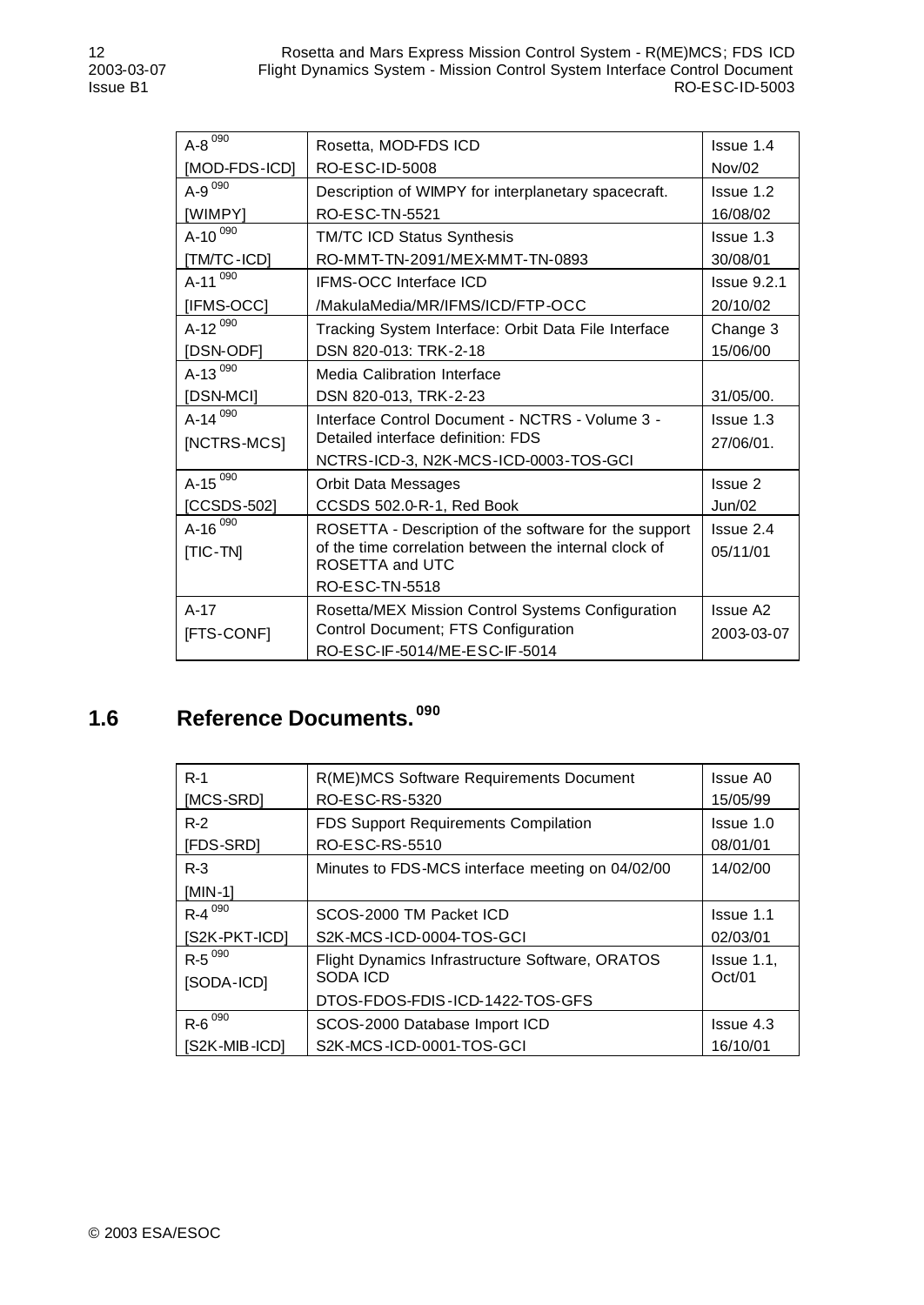Rosetta and Mars Express Mission Control System - R(ME)MCS; FDS ICD 13 Flight Dynamics System - Mission Control System Interface Control Document 2003-03-07 RO-ESC-ID-5003 Issue B1

## **1.7 Abbreviation**

All abbreviations and acronyms used in this document are explained in the [ROS-GLOSS]  $^{090}$ .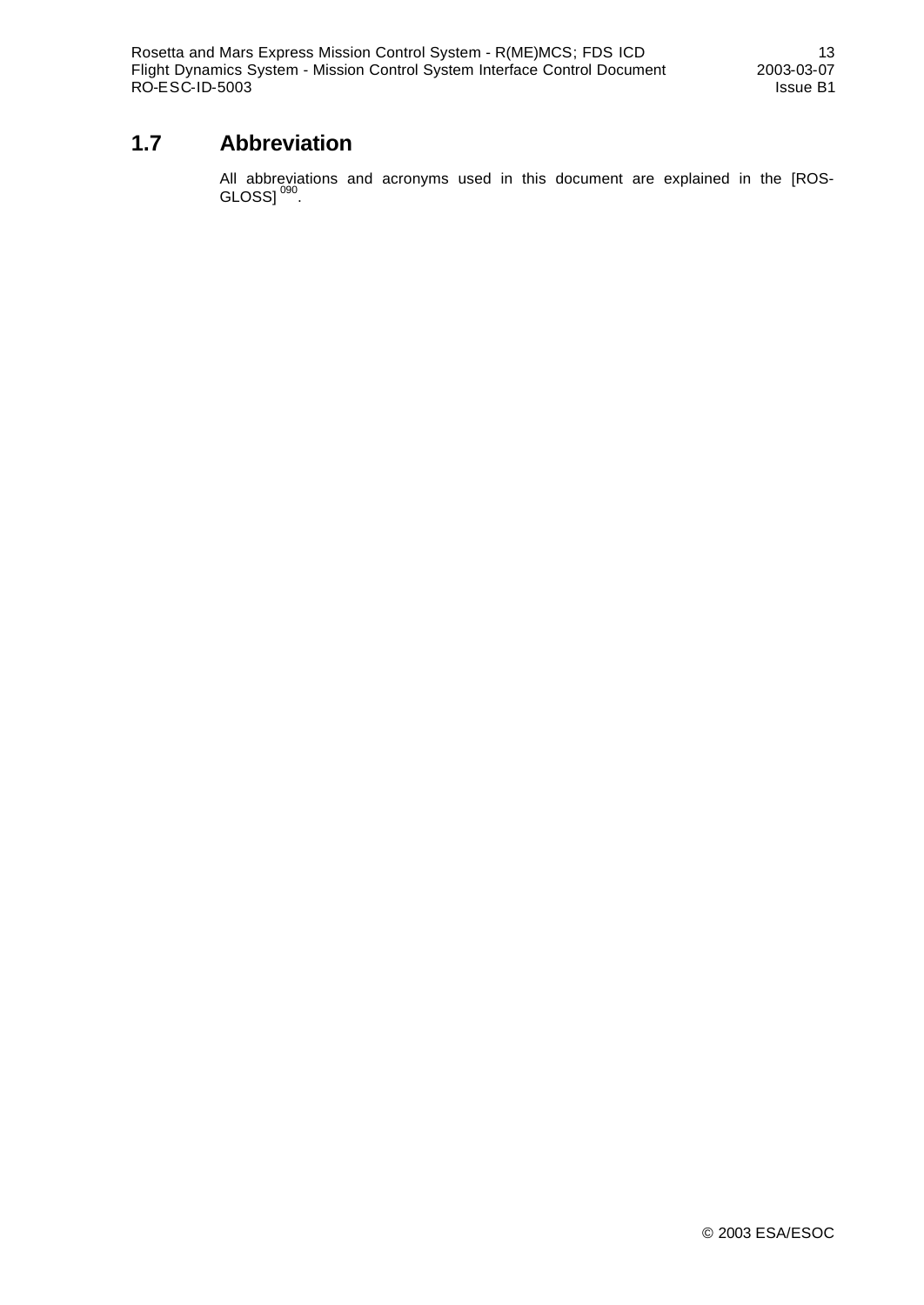# **2 Operational Assumptions and Constraints.**

## **2.1 Assumptions**

The following assumptions have been made in preparing this ICD:

- 1. The FDS runs on the ORATOS platforms located at ESOC and accessible from the operational LAN. There are two operational ORATOS platforms connected to the ESOC OPSLAN: ORATOS-L for critical operations and ORATOS-R for routine operations. Each ORATOS platform consists of a highly redundant file server and several client workstations.
- 2. FD applications (including applications interfacing with the MCS, e.g. the telemetry retrieval tasks) may run on any of the client workstations.
- 3. The RMCS and MEMCS will be running on separate machines, each having Prime and Backup computers <sup>090</sup> located at ESOC and accessible from the operational LAN
- 4. 207207 207207 207207 207All packets transferred from the MCS and the FDS systems will be extracted from the DAS by the FDS using the SCOS-2000/ORATOS Data Access (SoDA) software provided by Flight Dynamics as described in the [SODA- $ICD$ ].  $^{207}$
- 5. With the exception of MPTS files for Rosetta, all file transfer between the MCS and FDS systems shall be by means of the File Transfer System (FTS).<sup>198, 20</sup>
- 6. Rosetta MPTS files shall be retrieved from RONCTRA/RONCTRB to the appropriate FDS system by manual use of FTP from the FDS system.
- 7. The only acknowledgement of delivery of files between the MCS and FDS shall be that provided by the standard FTS functionality, i.e. reported via the FTS log file.  $207$
- 8. For files automatically injected into the FTS by the FTS polling task the version number of the FTS file will be assigned by the polling task and for each individual file type for a specific destination the version number will also be 1 greater than the previous unless reset by Software Support. Once a version number of 99999 is reached the next version number will wrap round to 00000. .

## **2.2 Constraints**

The following constraints apply to this ICD:

## **2.2.1 <sup>207</sup>High Priority Operational Files. 173, 189**

Certain files types are deemed to be of high priority operational significance. Such files must be routed as directly as possible from the source node to the destination node. This implies any such files, which have to be stored in the archive and do not have the control system as the final destination must be sent multiple times by the origination source, viz. to the target destination and also to the control system so that they can be put into the archive. Non-high priority files which have to be in the archive are routed to the intended final destination via the control system where they are inserted into the archive via an FTS intermediate action procedure.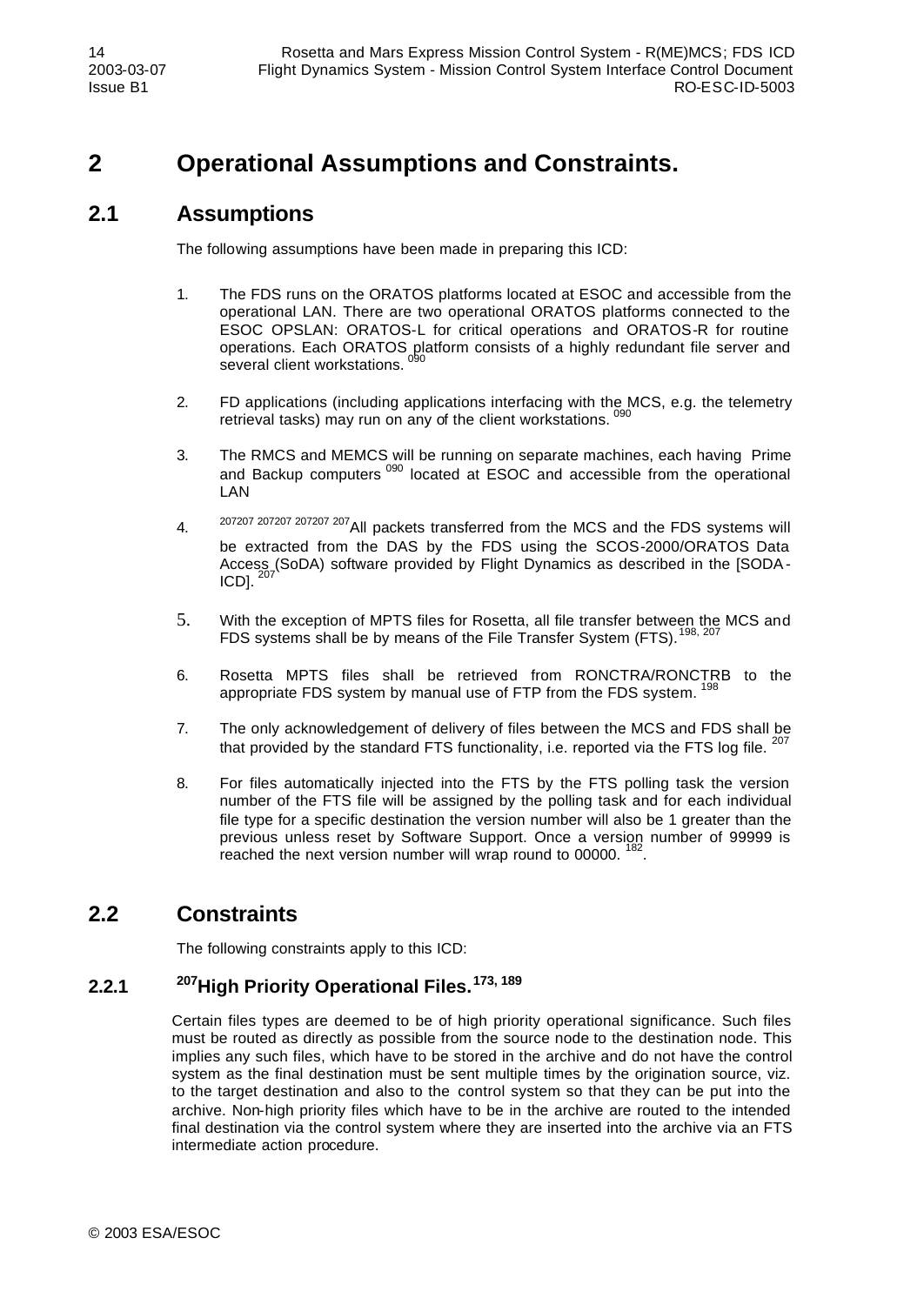## **2.2.2 File Transfer Between OSCARX (OSCARY) and RACSO <sup>207</sup>**

Due to security constraints it is not possible to automate file transfer between OSCARX (Backup OSCARY) and RACSO. It is thus necessary to adopt the following procedure to transfer files from OSCARn to RACSO and inject them into the FTS for delivery to the appropriate target;

A manual SFTP connection has to be made from RACSO to OSCAR and the required files on OSCARn selected and copied into the following directory on RACSO;

• /home/sssfts/import

Where $·$  sss = ros or mex

- NOTE 1: Since the FTS polling task periodically checks this directory for files it is essential that when the files are being copied over from OSCARn to RACSO that they are first transferred to a different directory and only when the FTP transferred is completely finished moved to the "import" directory.
- NOTE 2: The FTS polling task once it detects a file to be transferred encapsulates the found file into an FTS file with the appropriate name.

### **2.2.3 File Transfer Between RACSO and OSCARX (OSCARY)<sup>207</sup>**

Due to security constraints it is not possible to automate file transfer between RACSO and OSCARX (Backup OSCARY). It is thus necessary to adopt the following procedure to transfer files from RACSO to OSCARn;

All files transferred via FTS which have a final destination of OSCARn are delivered to RACSO. On arrival the files are unTARred and copied into the directory specified below, from where they have to be manually transferred via SFTP to the appropriate location on OSCAR.

• /home/sssfts/export

Where  $sss = ros$  or mex

#### **2.2.4 File Delivery to Multiple Destinations<sup>175</sup>**

The File Transfer System is a file delivery system that works on a point to point basis. That is each file injected into the FTS is delivered to exactly one destination. If it is required for operational reasons that the same file be delivered to 2 or more destinations it is the responsibility of the originating system to submit the same file as many times as required to the FTS each time with the appropriate destination specified in the file name.

For example suppose the file ZZZZ\_FDRxxx\_D\_AN\_EXAMPLE\_\_\_\_00000.ROS has to be delivered to both NIA and NIB from the FDR system. In this case the file has to be injected into the FTS twice, once each with the following names;

- ZZZZ\_FDR*NIA*\_D\_AN\_EXAMPLE\_\_\_\_00000.ROS
- ZZZZ\_FDR*NIB*\_D\_AN\_EXAMPLE\_\_\_\_00000.ROS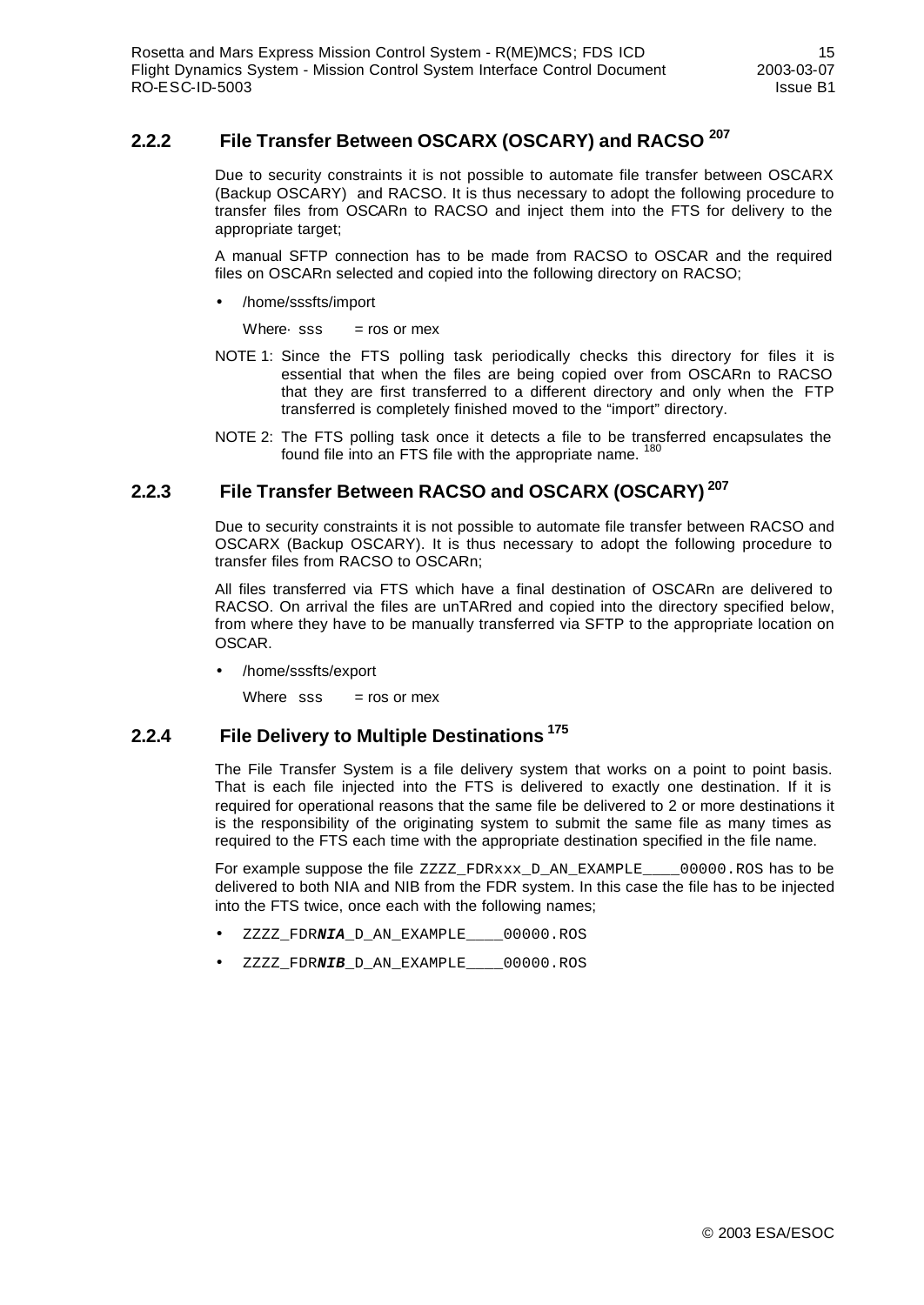# **3 Requirements - deleted <sup>090</sup>**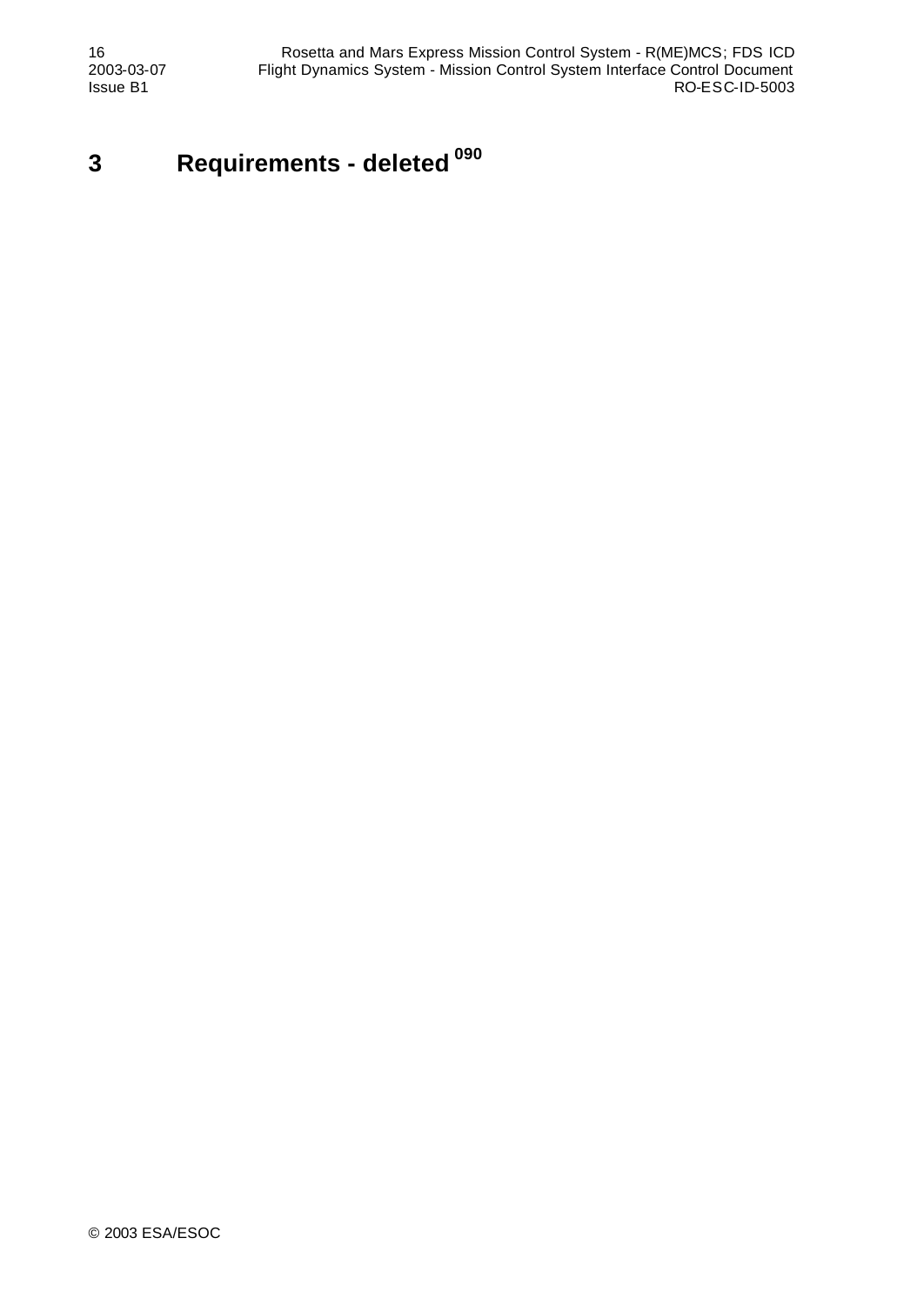## **4 Interface Characteristics**

## **4.1 Interface Location and Medium**

This document concerns the I/F between the: 090

- RMCS and the FDS, both based at the ROSETTA Missions Operations Centre in Darmstadt.
- MEMCS and the FDS, both based at the MARS EXPRESS Missions Operations Centre in Darmstadt.

## **4.2 Hardware Characteristics and Limitations**

The following table outlines the hardware characteristics and limitations that impact this interface.

| Acronym      | Location                                      | <b>Platform</b> | Operating<br><b>System</b> | <b>Network</b><br><b>Connection</b> |
|--------------|-----------------------------------------------|-----------------|----------------------------|-------------------------------------|
| <b>RMCS</b>  | Rosetta Mission Control System                | <b>SUN</b>      | Solaris                    | 100 Mbps                            |
| <b>MEMCS</b> | <b>Mars Express Mission Control</b><br>System | <b>SUN</b>      | Solaris                    | 100 Mbps                            |
| <b>FDS</b>   | <b>ESOC Flight Dynamics System</b>            | <b>SUN</b>      | Solaris                    | 100 Mbps                            |

## **4.3 Data Source, Destination and Transfer Mechanism.**

With the exception of MPTS files for Rosetta the transfer of all files between the MCS and the FDS will be by means of the File Transfer System. This software will be installed on the MCS and FTS machines, with the exception of scripts for the handling of files received on the FDS machines, which will be provided by FDS.  $^{090, 198}$ 

Packetised data is retrieved by the FDS system from the MCS by the SCOS-2000/ORATOS Data Access (SoDA).

The following sections give further information on the various data transfers involved;

- 6.3.1; Rosetta Packetised Data<sup>090</sup>
- 6.3.2; Rosetta Files<sup>207</sup>
- 6.3.2.1; Rosetta MPTS Files<sup>198</sup>
- 6.3.3; Mars Express Packetised Data  $^{090}$
- 6.3.4; Mars Express Files<sup>207</sup>

## **4.4 Node and Device Addressing**

The following table outlines the node and device addressing that impact this interface. <sup>090</sup>

#### **4.4.1 Rosetta Nodes**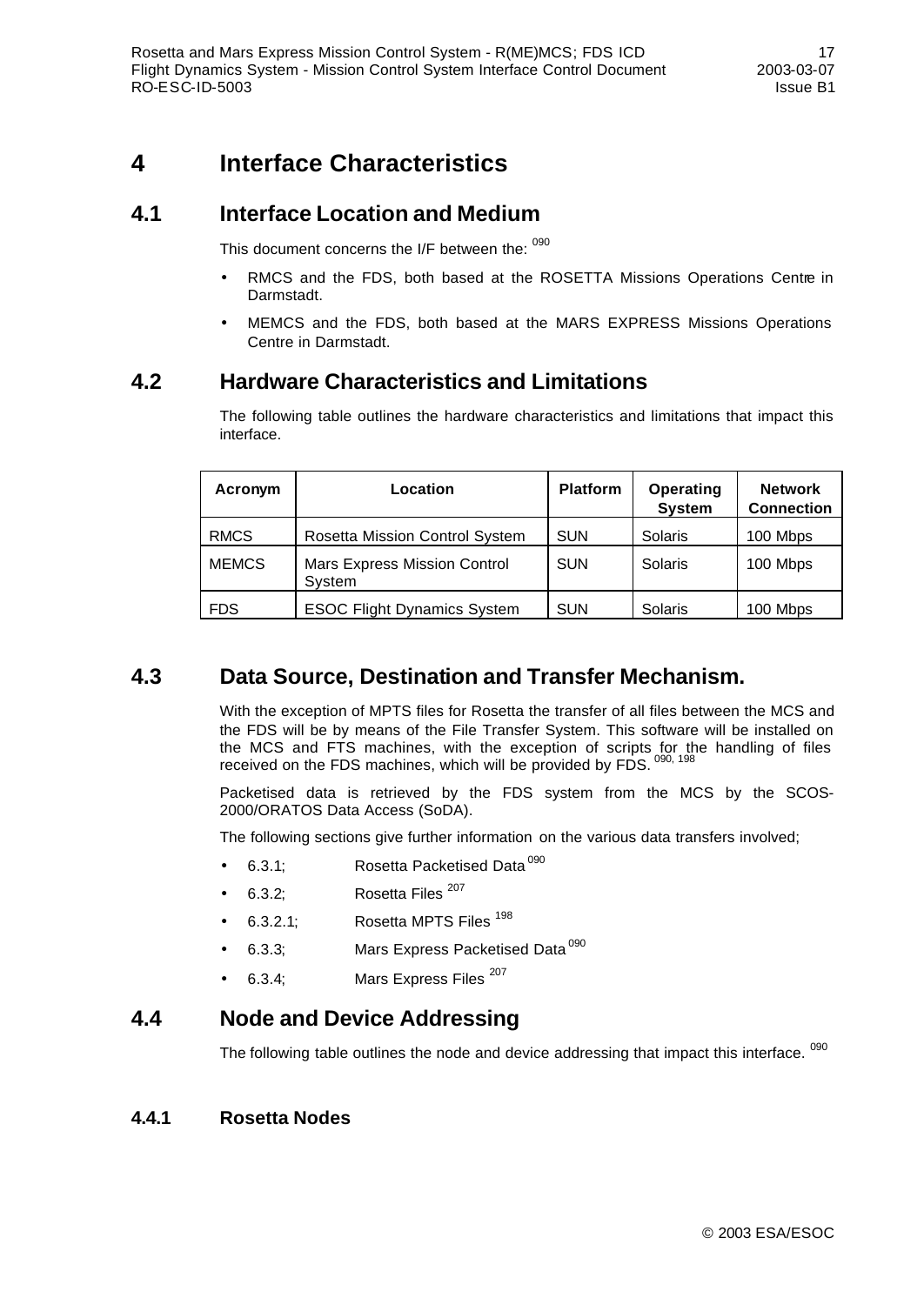| <b>Node</b>    | <b>Address</b>                                          | <b>Description</b>           |  |
|----------------|---------------------------------------------------------|------------------------------|--|
| <b>ROMCA</b>   | romca.esoc.ops.esa.int                                  | Prime Rosetta Control System |  |
| <b>ROMCB</b>   | romcb.esoc.ops.esa.int<br>Backup Rosetta Control System |                              |  |
| <b>RONCTRA</b> | ronctra.esoc.ops.esa.int                                | Rosetta Network Control A    |  |
| <b>RONCTRB</b> | ronctrb.esoc.ops.esa.int                                | Rosetta Network Control B    |  |
| LDSA           | Idsa.ops.esoc.esa.de                                    | FDS ORATOS LEOP system       |  |
| <b>RDSA</b>    | rdsa.ops.esoc.esa.det                                   | FDS ORATOS routine system    |  |
| <b>RACSO</b>   | racso.esoc.ops.esa.int                                  | Gateway to OSCAR at JPL      |  |

## **4.4.2 Mars Express Nodes**

| <b>Node</b>    | <b>Address</b>           | <b>Description</b>                    |
|----------------|--------------------------|---------------------------------------|
| <b>MEMCA</b>   | memca.esoc.ops.esa.int   | Prime Mars Express Control System     |
| <b>MEMCB</b>   | memcb.esoc.ops.esa.int   | Backup Mars Express Control<br>System |
| <b>MENCTRA</b> | menctra.esoc.ops.esa.int | Mars Express Network Control A        |
| <b>MENCTRB</b> | menctrb.esoc.ops.esa.int | Mars Express Network Control B        |
| <b>LDSA</b>    | Idsa.ops.esoc.esa.de     | FDS ORATOS LEOP system                |
| <b>RDSA</b>    | rdsa.ops.esoc.esa.det    | FDS ORATOS routine system             |
| <b>RACSO</b>   | racso.esoc.ops.esa.int   | Gateway to OSCAR at JPL               |

## **4.5 Relationships with other Interfaces**

The Command Request File definitions for the FDR and DOR are described in detail in the [CRID]. <sup>090</sup>

Documents available to PIs via the DDS are described in detail in the [DDID]. <sup>090</sup>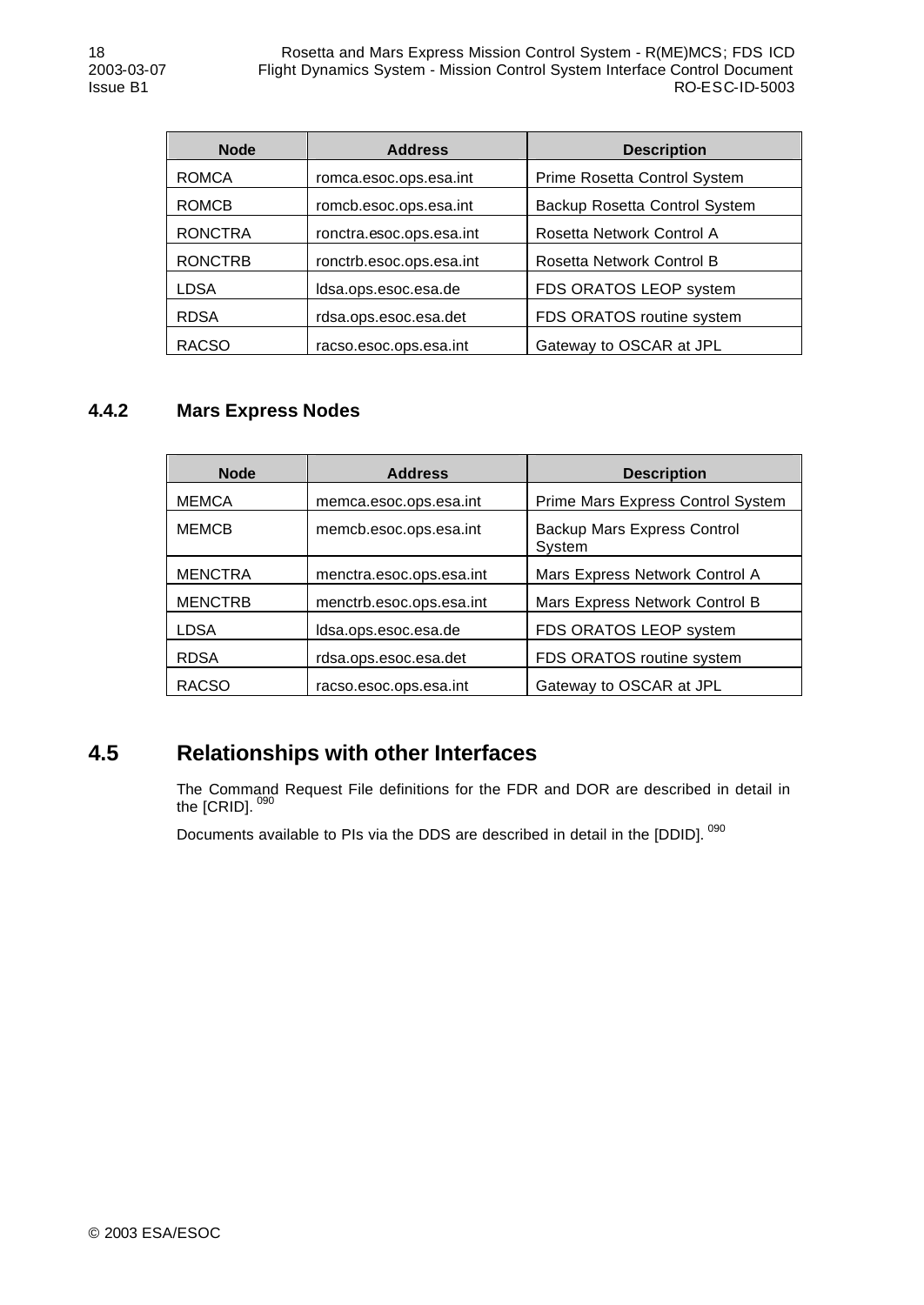## **5 Access**

## **5.1 Interface Utility Software**

It is foreseen that special utility software will be required on both MCS and FDS machines as follows: <sup>090</sup>

#### • **File Transfer System software**

The MCS will provide special utility software to manage the transfer of files between the 2 systems. This utility software is called the File Transfer Software (FTS) and will be installed on the MCS and FDS machines as a compiled and linked process running in the FTS environment <sup>090</sup>.

#### • **Packet Data Extraction software <sup>090</sup>**

FDS will provide a version of the SODA software to extract packetised data from the MCS DAS. Each ORATOS client process will start an instance of the SODA server on an MCS workstation. Packets are retrieved in real time and passed on to the ORATOS Generic Telemetry Processor (GTP) software. The specification of the software is detailed in the [SODA-ICD]. The SODA application is developed, maintained and installed by FD staff on MCS workstations as described in the [SODA-ICD]

#### • **Propagation Delay software**

FDS will provide a software routine to calculate the propagation delay to the spacecraft for a given UTC, using the contents of the FDS supplied One-Way Light Time File stored within the MCS environment. This software shall be delivered for installation on the R(ME)MCS as a fully tested software routine in electronic format and will be embedded within the R(ME)MCS Time Correlation component.

## **5.2 Failure Protection, Detection and Recovery Procedures**

For files handled within the File Transfer System, failure will be detected by the use of an internally generated version control; files of the same type from the same source are sent in increasing version number order. For the nodes on which FTS is installed, automatic recovery will be performed after a link drop or if there is a discontinuity in version numbers.

Note: The version numbering assigned by the FTS is not the user defined version number within the FTS filenaming convention which is freely definable and is not checked by the FTS.

## **5.3 File Naming Convention**

A standardised file naming convention will be used for all files transported within the MCS. This file naming convention is primarily driven by the FTS mechanism. <sup>090</sup>

In summary, the file naming convention is as follows:

```
TTTT_SSSDDD_txxxxxxxxxxxxxx_vvvvv.yyy
```
Where:

- TTTT is the document type (as defined in Section 6.3)
- SSS is the source of the file (as defined in Section 6.3)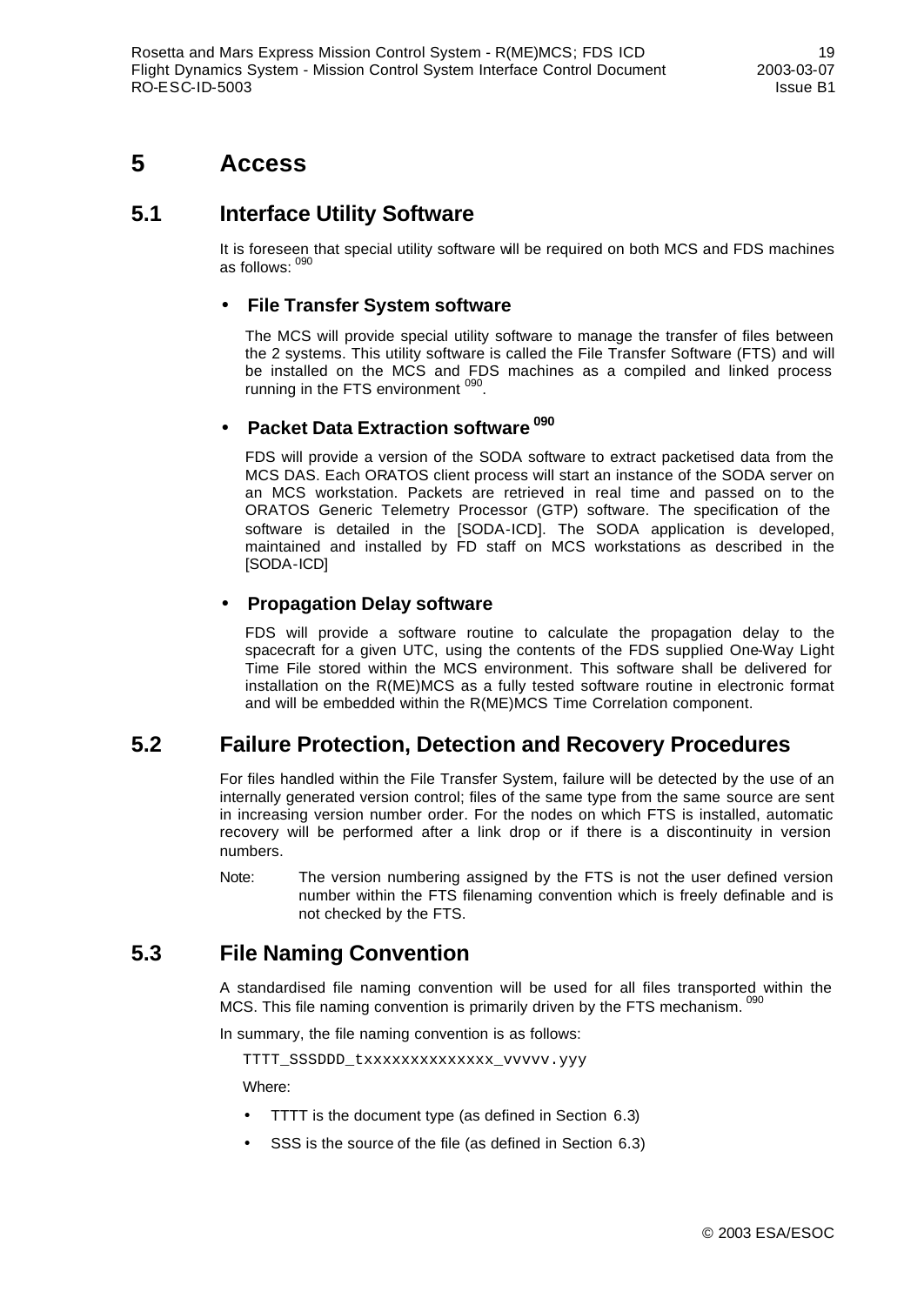- DDD is the destination of the file (as defined in Section 6.3)
- t is the type of file contents always set to D for data
- xxxxxxxxxxxxxx is a free text field (14 upper case chars)
- vvvvv is the file version number which starts at 00000 and increments, with wraparound at 99999. <sup>090</sup>
- yyy is the mission identifier ROS for Rosetta and MEX for Mars Express

090

Note: All characters within the filename MUST be in UPPER case.

The use of this generic filenaming convention is specialised for specific files as detailed in the tables below.

In addition to the FTS Filename, the table also indicates:

- if a different 'external' filename is required by other systems external to the MCS. In this case, the external file is 'encapsulated' within an FTS file to enable it to be transferred within the FTS system.
	- Note: The 'encapsulation' of external files is performed using the unix '*tar c*' command.
- any special processing performed on the file either at the source node or the destination node. Any other processing of the file (e.g. unwrapping of external files at the FTS node) are outside the scope of the FTS and MCS.

It should be noted that all encapsulated files are unwrapped and archived under their external filename), whereas, files with no external filename (i.e. not encapsulated) are filed under the FTS filename.

For full details of the naming conventions applicable to the various file types please send applicable document [FTS-CONF].

# **5.4 , 176, 179, 181, 183, 176, 179, 181Storage and File Detection Requirements**

Sufficient space must be available on the FDS and the MCS sides to hold the relevant data. It is the responsibility of the individual systems to ensure that this space is made available.

## **5.5 Security Requirements**

Both the FDS and the MCS shall be installed on the operational LAN at ESOC. This LAN is protected from Ext users by a filter, which prohibits remote login

## **5.6 Data Integrity Checks**

An error free file transmission, ensured by the FTP and TCP/IP protocols is assumed

## **5.7 Backup Requirements**

The MCS has a prime machine and a backup machine. The FDS has a single machine, ORATOS-L, for LEOP/Critical operations and a single machine, ORATOS-R, for Routine operations.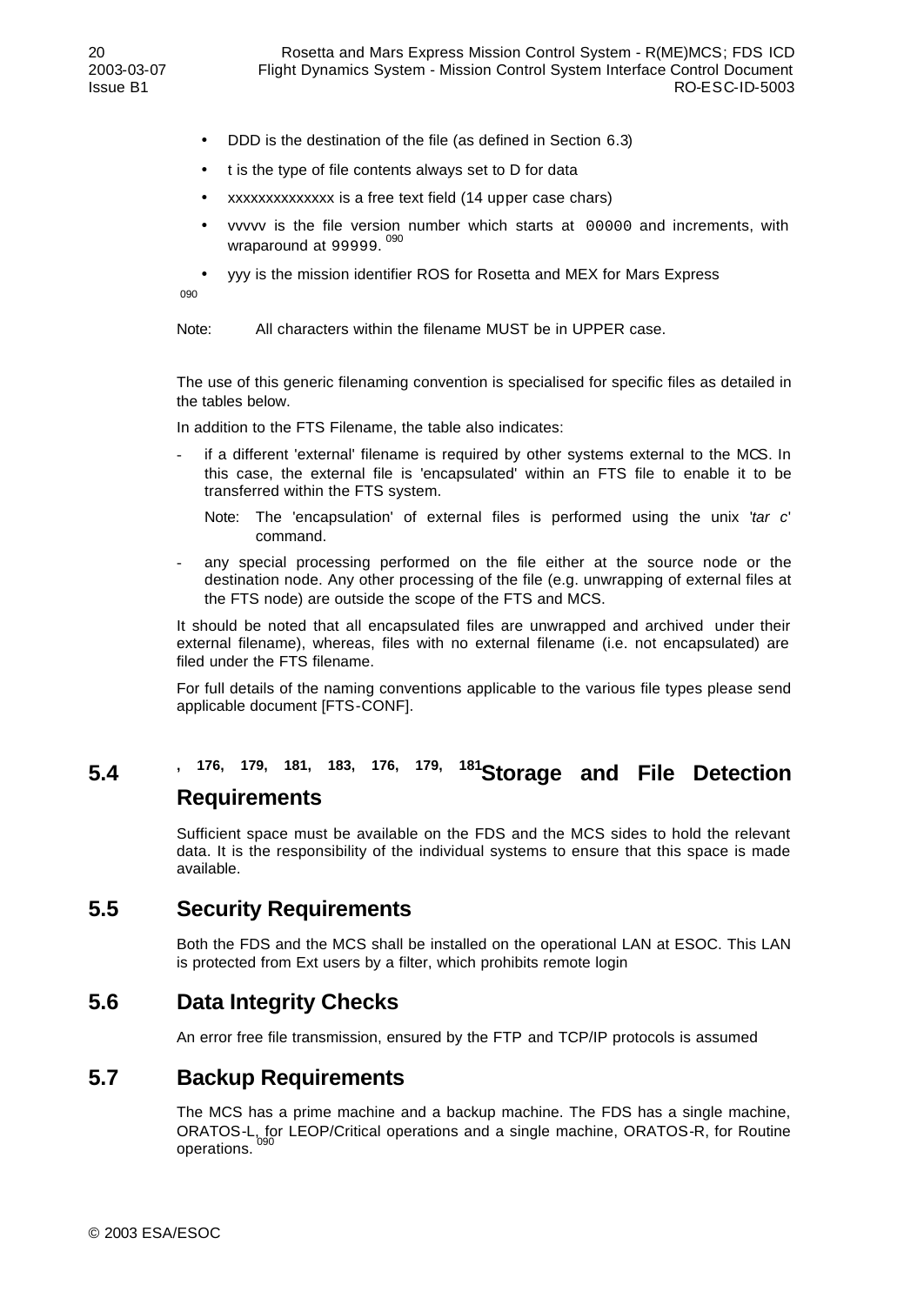Configuration is TBD.

## **5.8 Error Handling**

Error handling is performed by the File Transfer System<sup>090</sup> as provided by the FTP and TCP/IP protocols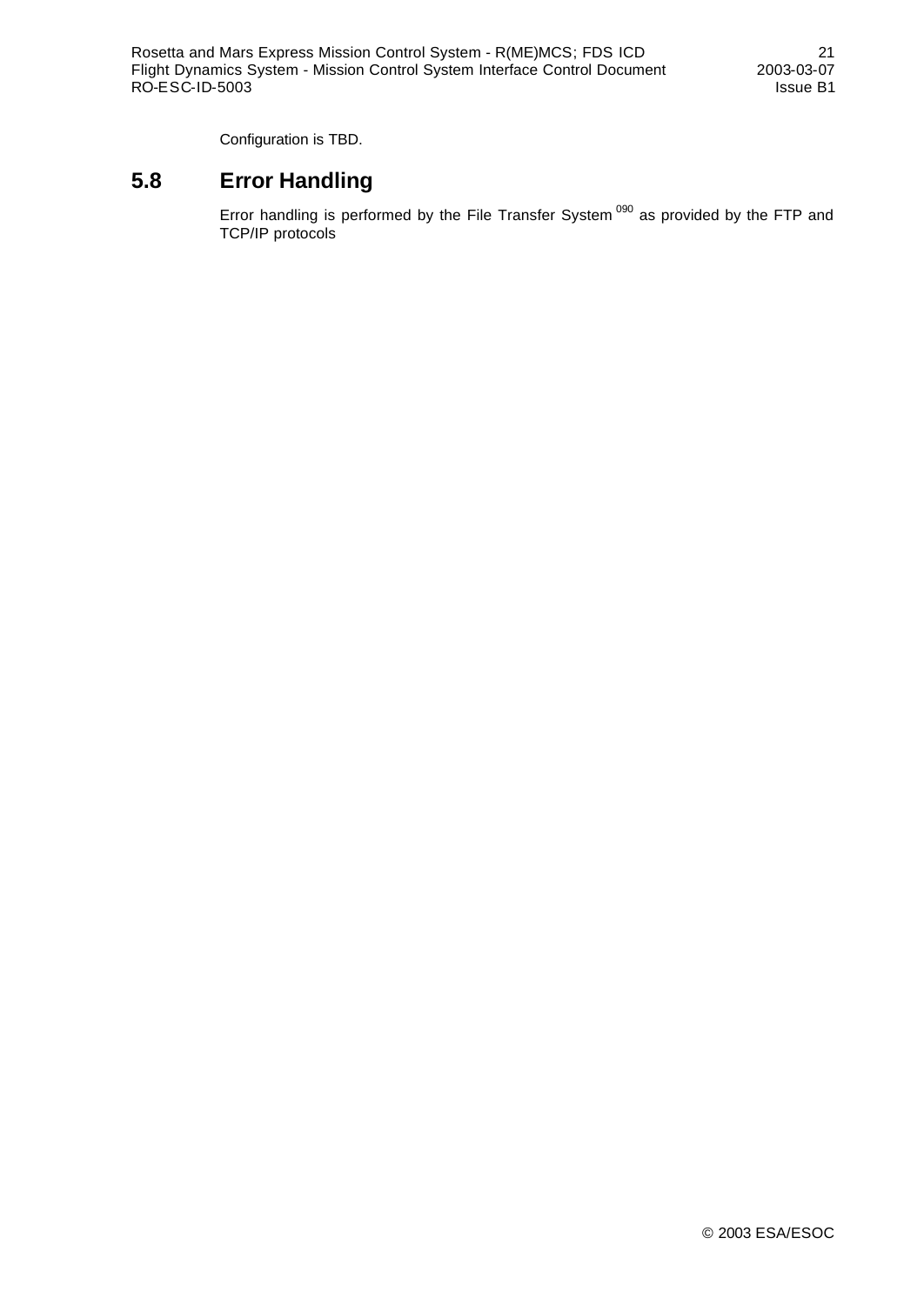# **6 Detailed Interface Specifications.**

## **6.1 Data Structure**

The detailed data structures are defined in section 7.

## **6.2 Generation Method**

As per Rosetta and Mars Express MCS SRD, Reference Document R1<sup>090</sup> and FDS Requirements Compilation Document [FDS-SRD]<sup>090</sup>

## **6.3 Data Passed Across the Interface and their Direction**

The data files passed between the FDS and the MCS for the Rosetta and Mars Express Missions are shown below. See [FTS-CONF] for the definition of the FTS node names.<sup>175</sup>

NOTE: The following convention has been adopted as per applicable document [FTS-CONF].

- 1. RMx is used where a file can be sent to either RMA or RMB
- 2. MMx is used where a file can be sent to either MMA or MMB
- 3. FDx is used where a file can be sent to either FDL or FDR
- 4. NIx is used where a file can be sent to either NIA or NIB

#### **6.3.1 Rosetta Packetised Data <sup>090</sup>**

Packetised data is retrieved by the FDS system from the MCS by the SCOS-2000/ORATOS Data Access (SoDA) software provided by Flight Dynamics as described<br>in the ISODA-ICDL<sup>207</sup> in the  $[SODA-ICD]$ .

#### **6.3.2 Rosetta Files<sup>207</sup>**

All files passed between the FDS and the MCS, with the exception of MPTS files, are transferred by means of the FTS. The following table shows the source(s) and destination(s) of the various file types passed between the systems.

| <b>File Type</b> | <b>File Description</b>                  |            | <b>Dest</b> |
|------------------|------------------------------------------|------------|-------------|
| File Type        | <b>File Description</b>                  | <b>Src</b> | Dest        |
| AAF              | Antenna Angle Files                      | <b>NIX</b> | FDX, RMX    |
| $AGC_$           | <b>NASA/DSN Signal Received Strength</b> | <b>RRA</b> | FDX, RMX    |
| AGC <sub>1</sub> | AGC 1 data from IFMS                     | <b>NIX</b> | <b>FDX</b>  |
| AGC <sub>2</sub> | AGC 2 data from IFMS                     | <b>NIX</b> | <b>FDX</b>  |
| <b>ATNR</b>      | S/C attitude                             | <b>FDX</b> | <b>RMX</b>  |
| <b>ATPR</b>      | S/C attitude, medium term planning       | <b>FDX</b> | RMX         |
| <b>CCHA</b>      | <b>Comet Characteristics</b>             | <b>FDX</b> | RMX, RSO    |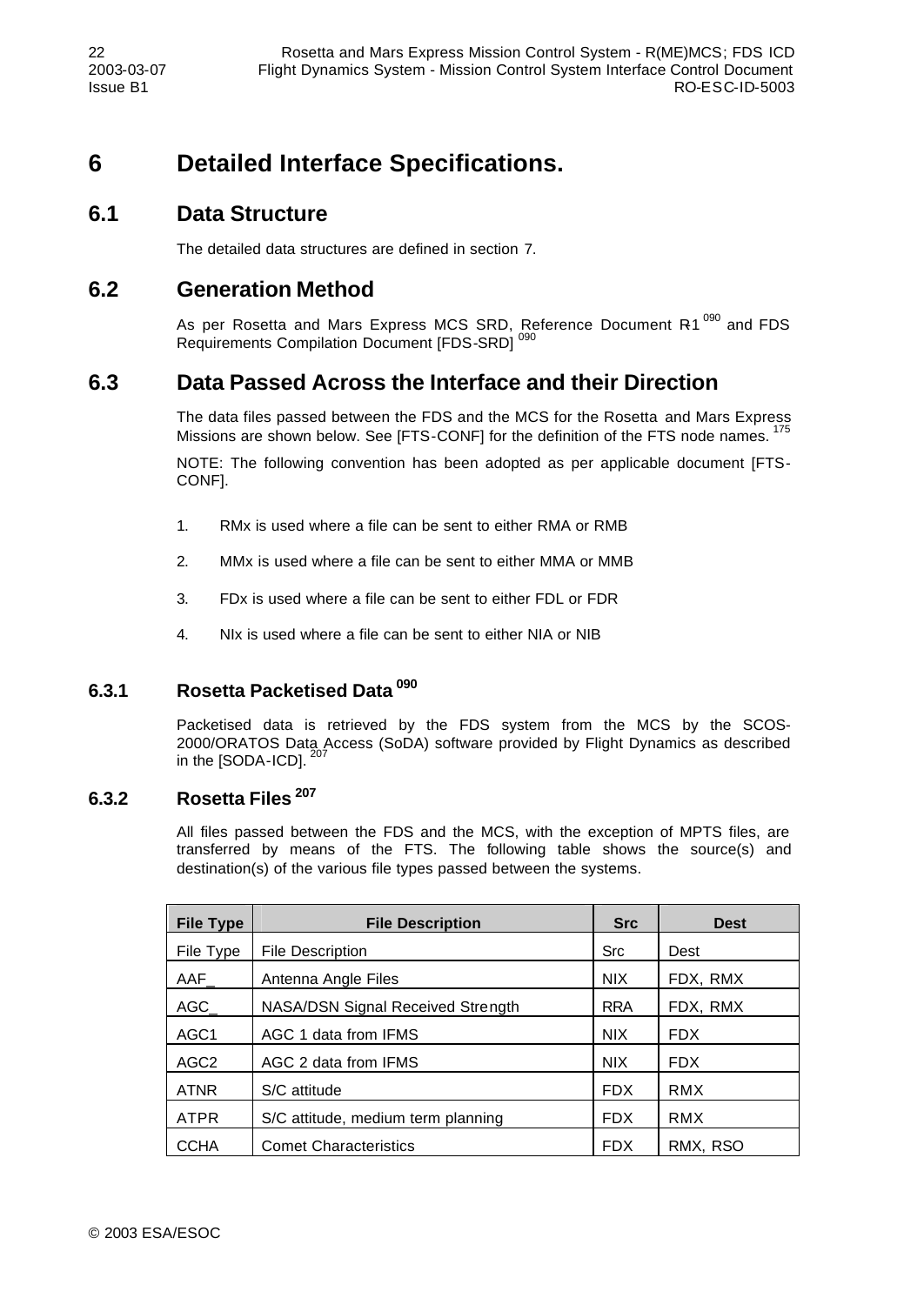| <b>CENV</b>       | <b>Cometary Environment</b>                                       | <b>FDX</b> | RMX, RSO   |
|-------------------|-------------------------------------------------------------------|------------|------------|
| <b>CKIN</b>       | <b>Comet Kinematics</b>                                           | <b>FDX</b> | RMX, RSO   |
| <b>CSP</b>        | NASA/DSN Media Calibration                                        | <b>RRA</b> | FDX, RMX   |
| D <sub>1</sub> FD | Flight Dynamics Doppler 1 Data File                               | <b>NIX</b> | FDX, RMX   |
| D <sub>2FD</sub>  | Flight Dynamics Doppler 2 Data File                               | <b>NIX</b> | FDX, RMX   |
| DOR               | <b>Direct Operation Request</b>                                   | <b>FDX</b> | <b>RMX</b> |
| EPM               | Ephemeris Messages (EPM) Spacecraft<br><b>Trajectory Data</b>     | <b>FDX</b> | RRA, RMX   |
| <b>EVTR</b>       | <b>Orbit Event File</b>                                           | <b>FDX</b> | RMX, RSO   |
| <b>FDR</b>        | <b>Flight Dynamics Request</b>                                    | <b>FDX</b> | <b>RMX</b> |
| <b>MIB</b>        | MCS Database File(s)                                              | <b>RMX</b> | <b>FDX</b> |
| <b>MTFD</b>       | Flight Dynamics Meteo[rological] Data File                        | <b>NIX</b> | FDX, RMX   |
| <b>NIF</b>        | Navigation Interface Files                                        | <b>FDX</b> | RRA, RMX   |
| <b>OASW</b>       | Orbit and attitude file access software                           | <b>FDX</b> | <b>RMX</b> |
| ODF               | Tracking Data (ODF)                                               | <b>RRA</b> | FDX, RMX   |
| ORER              | Earth centric first Earth swingby S/C orbit                       | <b>FDX</b> | <b>RMX</b> |
| <b>ORFR</b>       | Earth centric second Earth swingby S/C orbit                      | <b>FDX</b> | <b>RMX</b> |
| <b>ORHO</b>       | Heliocentric Otawara orbit                                        | <b>FDX</b> | <b>RMX</b> |
| <b>ORHR</b>       | Heliocentric S/C cruise orbit                                     | <b>FDX</b> | RMX        |
| <b>ORHS</b>       | Heliocentric Siwa orbit                                           | <b>FDX</b> | <b>RMX</b> |
| <b>ORHW</b>       | Comet Orbit, heliocentric                                         | <b>FDX</b> | <b>RMX</b> |
| <b>ORMR</b>       | Mars centric Mars swingby S/C orbit                               | <b>FDX</b> | <b>RMX</b> |
| <b>OROR</b>       | Otwara centric Otwara flyby S/C orbit                             | <b>FDX</b> | RMX        |
| ORPR              | Medium term planning comet centric S/C orbit                      | <b>FDX</b> | <b>RMX</b> |
| <b>ORSR</b>       | Siwa centric Siwa flyby S/C orbit                                 | <b>FDX</b> | <b>RMX</b> |
| <b>ORWR</b>       | S/C comet centric orbit                                           | <b>FDX</b> | <b>RMX</b> |
| <b>OWLT</b>       | One-Way Light Time File                                           | <b>FDX</b> | <b>RMX</b> |
| <b>PNAV</b>       | Processed NAVCAM Images                                           | <b>FDX</b> | RMX, RSO   |
| PTR               | Pointing Request File (DDID-TBC)                                  | <b>RSO</b> | <b>FDX</b> |
| <b>RGFD</b>       | Flight Dynamics Ranging Data File<br><b>NIX</b>                   |            | FDX, RMX   |
| <b>SCPR</b>       | Science Profiles File (DDID-TBC)<br><b>RSO</b><br><b>FDX</b>      |            |            |
| SPL               | Scenario Parameter List (DDID-TBC)                                | <b>RSO</b> | <b>FDX</b> |
| <b>STDM</b>       | Spacecraft Trajectory Data Message File<br><b>FDX</b><br>NIX, RMX |            |            |
| <b>WIMP</b>       | <b>FDX</b><br>Interplanetary WIMPY (DDID-TBC)<br><b>RMX</b>       |            |            |

[FTS-CONF] provides details of the processing carried out on the above files on the MCS and of the encapsulated file names where applicable. <sup>184, 185, 186, 187, 194</sup>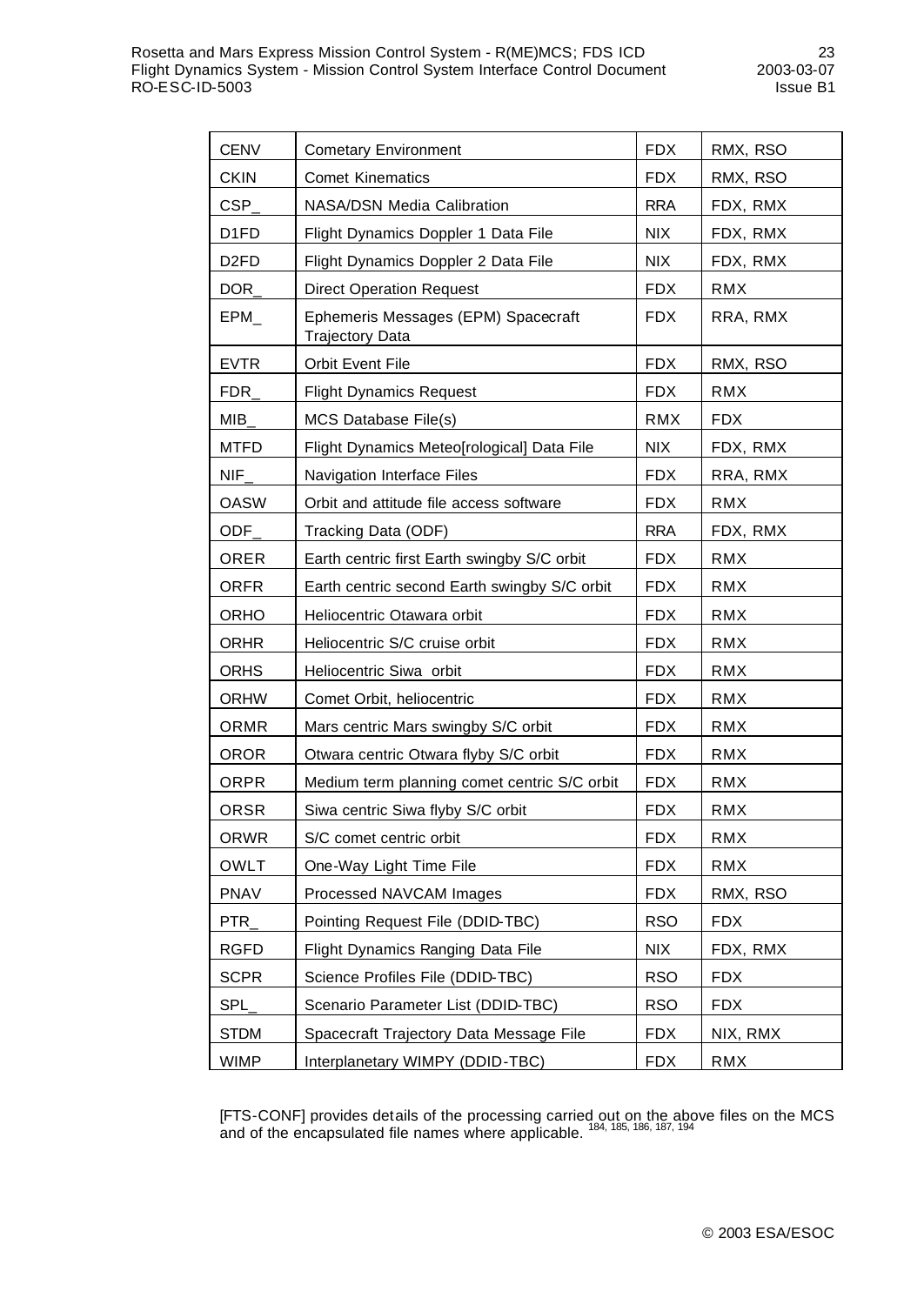### 6.3.2.1 Rosetta MPTS Files<sup>198</sup>

MPTS files from the Rosetta NCTRS machines (RONCTRA and RONCTRB) shall be retrieved by manual use of FTP from the Flight Dynamics machines where it is required to have these files.

Naming conventions applicable to these files is as per NCTRS - Volume 3 - Detailed interface definition: FDS, A-14. These files will be stored in the following location on the Rosetta NCTRS machines;

• /home/esocfd/mpts/ROSE/tkdata

#### **6.3.3 Mars Express Packetised Data <sup>090</sup>**

Packetised data is retrieved by the FDS system from the MCS by the SCOS-2000/ORATOS Data Access (SoDA) software provided by Flight Dynamics as described in the [SODA-ICD].<sup>207</sup>

#### **6.3.4 Mars Express Files<sup>207</sup>**

All files passed between the FDS and the MCS are transferred by means of the FTS. The following table shows the source(s) and destination(s) of the various file types passed between the systems.

| <b>File Type</b>  | <b>File Description</b>                                                | <b>Src</b>         | <b>Dest</b>   |
|-------------------|------------------------------------------------------------------------|--------------------|---------------|
| <b>AAF</b>        | Antenna Angle Files                                                    | <b>NIX</b>         | FDX, MMX      |
| AGC               | NASA/DSN Signal Received Strength                                      | <b>MRA</b>         | FDX, MMX      |
| AGC1              | AGC 1 data from IFMS                                                   | <b>NIX</b>         | <b>FDX</b>    |
| AGC <sub>2</sub>  | AGC 2 data from IFMS                                                   | <b>NIX</b>         | <b>FDX</b>    |
| <b>ATNM</b>       | Predicted / reconstituted S/C attitude                                 | <b>FDX</b>         | MMX, POS      |
| <b>CSP</b>        | <b>NASA/DSN Media Calibration</b>                                      | <b>MRA</b>         | FDX, MMX      |
| D <sub>1</sub> FD | Flight Dynamics Doppler 1 Data File                                    | <b>NIX</b>         | FDX, MMX      |
| D <sub>2</sub> FD | Flight Dynamics Doppler 2 Data File                                    | <b>NIX</b>         | FDX, MMX      |
| DOR               | <b>Direct Operation Request</b>                                        | <b>FDX</b>         | <b>MMX</b>    |
| EPM               | Ephemeris<br>Messages<br>(EPM)<br>Spacecraft<br><b>Trajectory Data</b> | <b>FDX</b>         | MRA, MMX      |
| <b>EVTF</b>       | Event File. Long Term Planning                                         | <b>FDX</b>         | POS, MMX, MPX |
| <b>EVTM</b>       | Orbit Event File.                                                      | <b>FDX</b>         | MMX, MPX      |
| FDR <sub>-</sub>  | <b>Flight Dynamics Request</b>                                         | FDX.<br><b>MMX</b> | MMX, MPX      |
| <b>FDSW</b>       | <b>FORTRAN Software Source Code Files</b>                              | <b>FDX</b>         | <b>MMX</b>    |
| <b>FECS</b>       | <b>Flight Dynamics Events and Communications</b><br>Skeleton           | <b>FDX</b>         | POS, MPX      |
| FTL <sub>.</sub>  | <b>Flight Dynamics Timeline</b>                                        | <b>FDX</b>         | POS, MPX      |
| <b>MIB</b>        | MCS Database File(s)                                                   |                    | FDX, MPX, POS |
| <b>MTFD</b>       | Flight Dynamics Meteo[rological] Data File                             | <b>NIX</b>         | FDX, MMX      |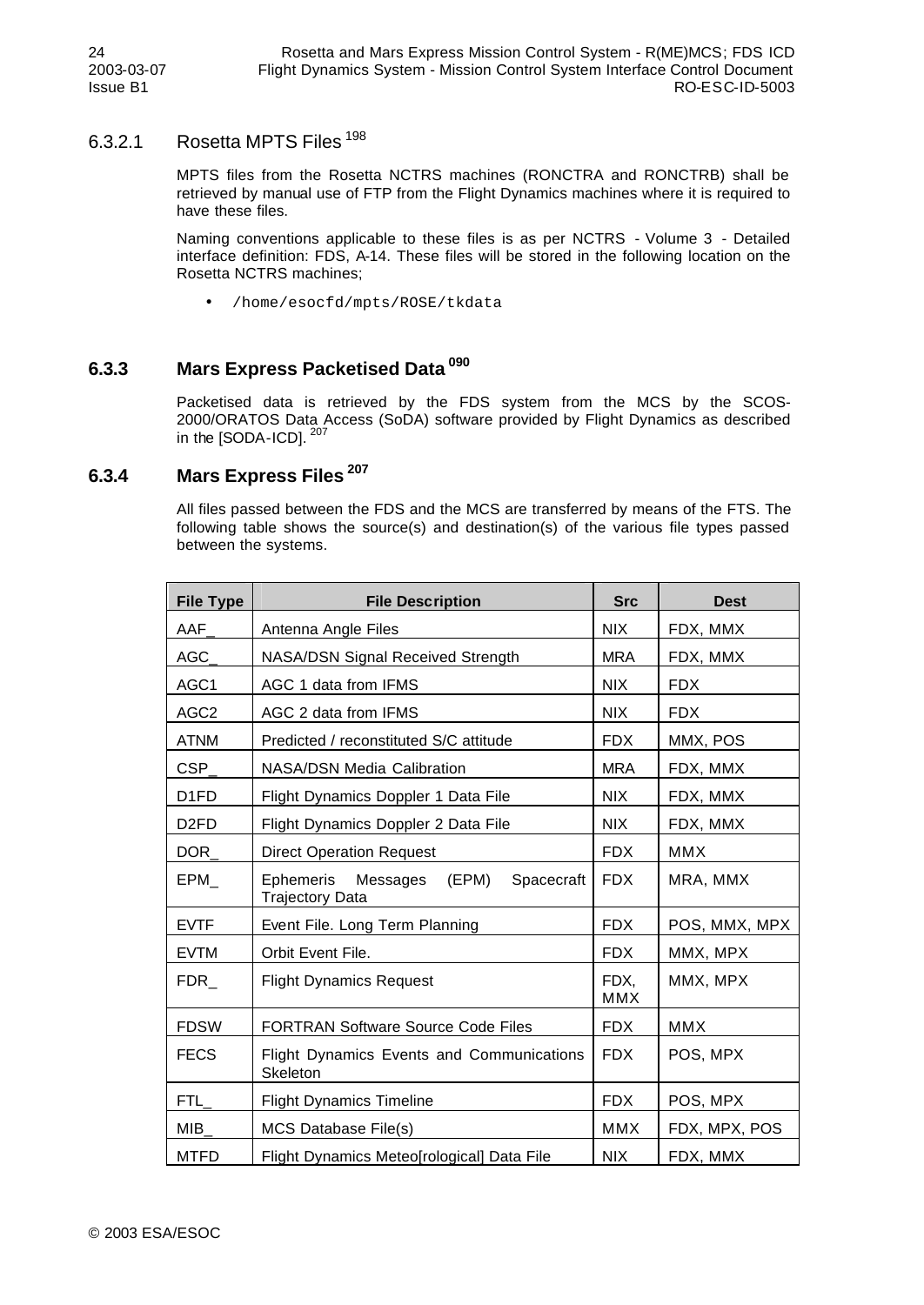| NIF              | Navigation Interface Files                                  |                    | MRA, MMX      |
|------------------|-------------------------------------------------------------|--------------------|---------------|
| OASW             | Orbit and attitude file access software (various)           | <b>FDX</b>         | MMX           |
| $ODF_$           | Tracking Data (ODF)                                         | <b>MRA</b>         | FDX, MMX      |
| <b>ORHM</b>      | S/C orbit, cruise, heliocentric                             | <b>FDX</b>         | <b>MMX</b>    |
| <b>ORMF</b>      | S/C orbit, operational, Mars centric. Long Term<br>Planning | <b>FDX</b>         | <b>POS</b>    |
| <b>ORMM</b>      | S/C orbit, operational, Mars centric                        | <b>FDX</b>         | MMX           |
| OWLT             | One-Way Light Time File                                     | <b>FDX</b>         | MMX, MPX      |
| <b>PSCN</b>      | <b>POS Constraints File</b>                                 | <b>FDX</b>         | <b>POS</b>    |
| PTR <sub>L</sub> | <b>Pointing Timeline Request File</b>                       | POS.<br>MMX        | FDX, MPX      |
| <b>RGFD</b>      | Flight Dynamics Ranging Data File                           | NIX.               | FDX, MMX      |
| <b>SECS</b>      | Science Events and Communication Skeleton                   | POS,<br><b>MMX</b> | FDX, MPX      |
| <b>STDM</b>      | Spacecraft Trajectory Data Message File                     | <b>FDX</b>         | NIX, MMX      |
| <b>STOM</b>      | Star occultations                                           | <b>FDX</b>         | MMX, MPX, POS |
| VILM             | <b>Lander Visibility</b>                                    |                    | MMX, POS      |
| <b>WIMP</b>      | Interplanetary WIMPY                                        | <b>FDX</b>         | <b>MMX</b>    |

[FTS-CONF] provides details of the processing carried out on the above files on the MCS and of the encapsulated file names where applicable. <sup>184, 185, 186, 187, 194</sup>

## **6.4 Size and Frequency of Transfers**

The size and the frequency of the transfers are summarised in the table below.

Note: The number of co-existing files are multiple copies of the same file type (i.e. different versions) that are held in the MCS. This is used to calculate the estimated disk space required for storage.

#### **6.4.1 Rosetta Data <sup>090</sup>**

See [FTS-CONF].<sup>207</sup>

# **6.4.2 Mars Express Data <sup>090</sup>**

See [FTS-CONF].<sup>207</sup>

## **6.5 Timing and Synchronisation Requirements**

There are no explicit timing or synchronisation requirements. 090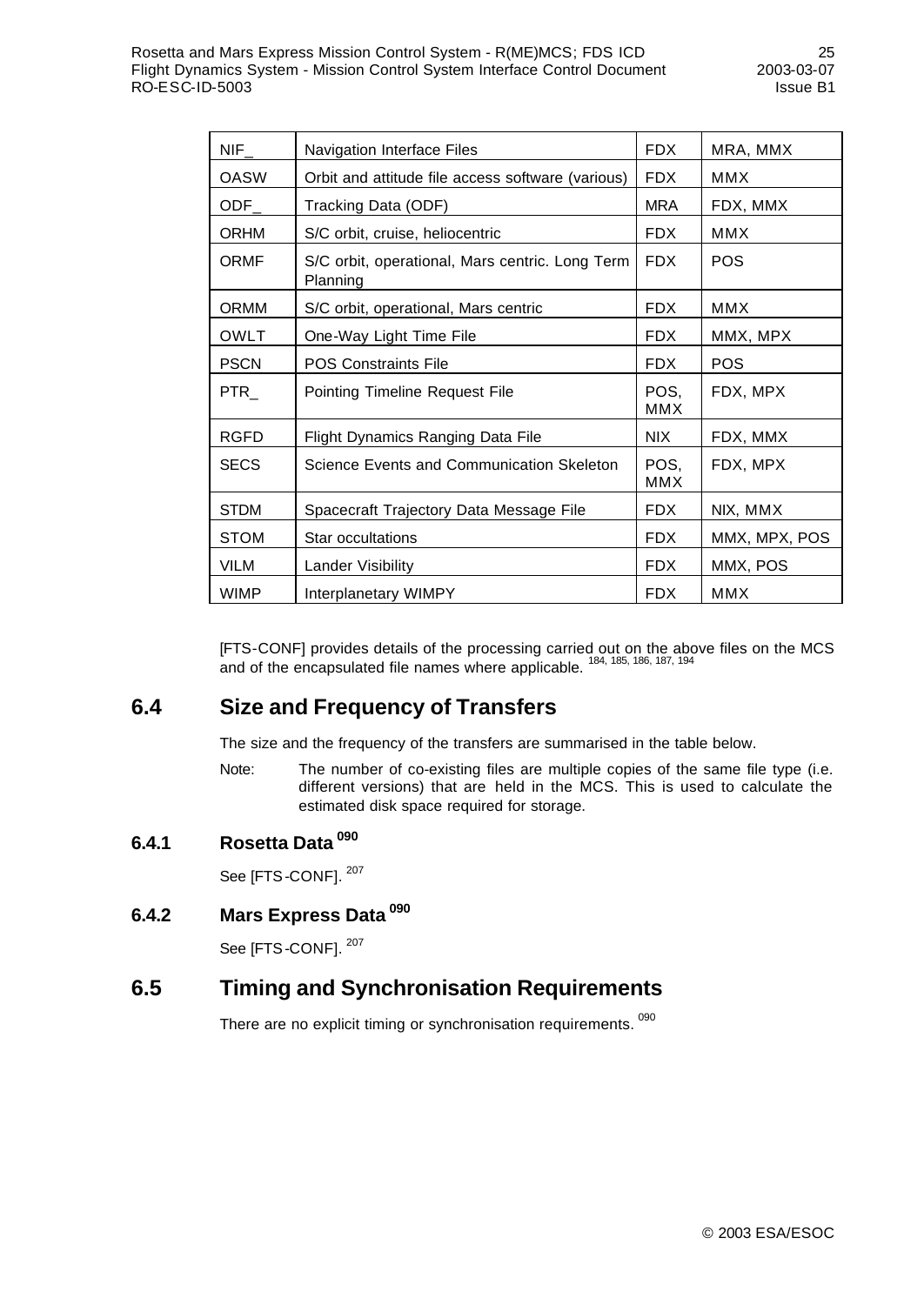# **7 Data Definition**

The following section details the structure and contents of the various interfaces:

## **7.1 Flight Dynamics Request Files (FDRs)**

As defined in the [CRID]. 090

## **7.2 Direct Operation Request Files (DORs)**

As defined in [CRID]. 090

## **7.3 Tracking Data Files**

IFMS files are as defined in the [IFMS-OCC] document.

Antenna angles files are defined in the [NCTRS-MCS] document

ODF files are defined in the [DSN-ODF] document.

Media calibration files are defined in the [DSN-MCI] document.

## **7.4 Spacecraft Trajectory Data Files**

STDM files are as defined in the [NCTRS-MCS] document.

EPM files are as defined in the [CCSDS-502] document.

The contents of Navigation Interface Files are TBD.

## **7.5 Packetised Data <sup>090</sup>**

The SODA server process retrieves the packets from the MCS DAS. The source packets and additional information from the SCOS header of the packets are extracted using the SCOS-2000 FDIF interface as described the [S2K-TM-ICD].

The structure and content of the source packets generated by the spacecraft are detailed in the documents referenced by the [TM/TC-ICD].

The structure and content of packets generated by the MCS are detailed in the  $[DDID-K]$ .  $^{090}$ 

# **7.6 Auxiliary Data Files <sup>090</sup>**

The following auxiliary files will be passed from the FDS to the MCS:

### **7.6.1 Orbit Files 090**

Orbit files for S/C, asteroids Otawara and Siwa and comet Wirtanen are as described in the [DDID].

#### **7.6.2 Attitude Files <sup>090</sup>**

S/C attitude files are as described in the [DDID].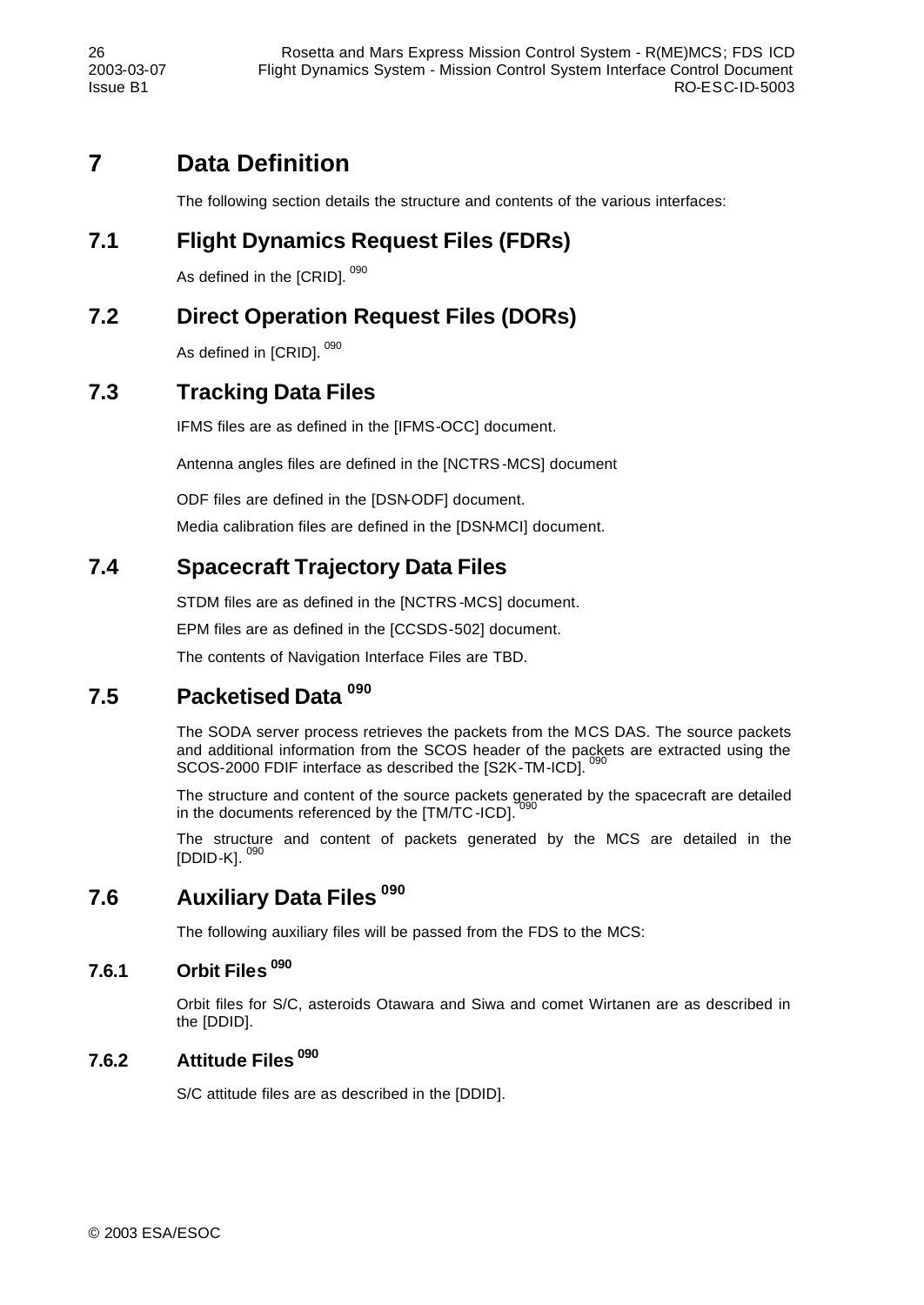Rosetta and Mars Express Mission Control System - R(ME)MCS; FDS ICD 27 Flight Dynamics System - Mission Control System Interface Control Document 2003-03-07 RO-ESC-ID-5003 Issue B1

#### **7.6.3 Event File <sup>090</sup>**

The event file is as described in the [DDID].

### **7.6.4 Cometary Environment File <sup>090</sup>**

Format and contents of the file will be defined and described in the [DDID] after launch.

## **7.6.5 Comet Characteristics File <sup>090</sup>**

Format and contents of the file will be defined and described in the [DDID] after launch.

#### **7.6.6 Comet Kinematics File <sup>090</sup>**

Format and contents of the file will be defined and described in the [DDID] after launch.

#### **7.6.7 Orbit and Attitude File Access Software <sup>090</sup>**

FORTRAN source code files will be delivered from FDS to the MCS as described in the [DDID].

# **7.7 Mission Information Base (MIB) <sup>090</sup>**

The packet definitions are extracted from the Source Database and converted into Mission Information Base (MIB) files. These files are tarred into a single file for archive and distribution.

The MIB file contains separate files for the SCOS-2000 MIB tables, as described in the [S2K-MIB-ICD] with the following mission specific extensions and updates to fields in the SCOS-2000 Tables. The information is presented in a format consistent with the [S2K-DATABASE-ICD]

#### **7.7.1 ccf.dat**

The ccf has been updated with the following:

- The command description has been increased in size from 24 to 40 characters.
- A new field, CCF\_SUBSCH, has been added to identify commands as being in a particular onboard sub-schedule.

| Fi. Nr | <b>Field Name</b> | <b>Field Type</b> | <b>Description</b>                       | Ma/Def |
|--------|-------------------|-------------------|------------------------------------------|--------|
|        | CCF DESCR         | Char(40)          | Textual description of the command       | M      |
| -20    | <b>CCF SUBSCH</b> | Number(3)         | Contains the onboard sub-schedule number |        |

#### **7.7.2 pcf.dat**

The pcf has been updated with the following:

- The TM parameter description has been increased in size from 16 to 24 characters.
- Four new fields have been added to support the creation of service 3 telecommands. The corresponding onboard Group ID, and Offset are stored for TM parameters. Additionally a flag is also provided to indicate if a TM parameter is global or detailed. Only global parameters are named in the service 3 telecommand. A field 'type'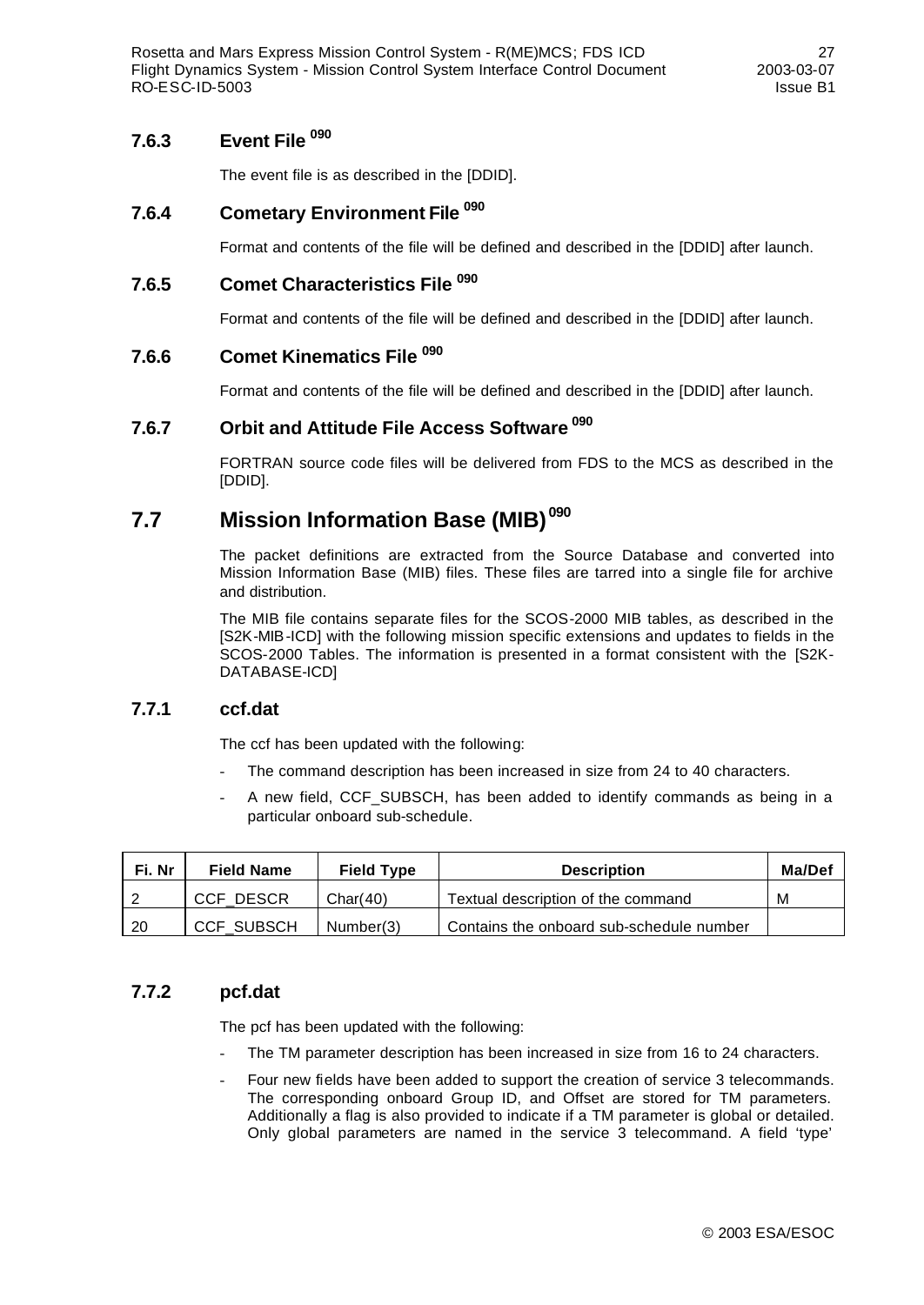(PCF\_WDLEN) is also added to indicate whether the parameter should be on an 8 bit or 16 bit boundary.

| Fi. Nr | <b>Field Name</b> | <b>Field Type</b> | <b>Description</b>                                                                                          | Ma/Def |
|--------|-------------------|-------------------|-------------------------------------------------------------------------------------------------------------|--------|
| 2      | PCF DESCR         | Char(24)          | Parameter Description. Free textual<br>description of the parameter                                         |        |
| 20     | PCF WDLEN         | Char(1)           | Indicates parameter 'type' in the service 3<br>command. Set to 'O' if 8 bit boundary, or 'W'<br>for 16 bit. |        |
| 21     | PCF GRPID         | Number(4)         | Group ID of the corresponding on-board<br>parameter.                                                        |        |
| 22     | PCF OFFSET        | Number(5)         | Offset of the corresponding on-board<br>parameter.                                                          |        |
| 23     | PCF GLOBAL        | Char(1)           | Set 'G' if global parameter, or 'D' if detailed                                                             |        |

#### **7.7.3 Utility Files**

Several utility files used during the generation of the MIB files are also contained within the MIB file:

| <b>File</b>                         | <b>Description</b>                                                                                                                                                            |
|-------------------------------------|-------------------------------------------------------------------------------------------------------------------------------------------------------------------------------|
| spid_hash.txt                       | This file maintains a mapping between the<br>RSDB telemetry packet id (TMPCK.NAME) and<br>the SCOS-2000 SPID number.                                                          |
| calib_hash.txt                      | This file maintains a mapping between the<br>RSDB calibration name<br>(P_CALIBRATION.NAME) and the SCOS-2000<br>calibration number. It is used for all calibration<br>tables. |
| synparhash.txt                      | This file is used to maintain a list of expressions<br>for the 'automatically generated' synthetic<br>parameters, and to map a synthetic parameter<br>name for each.          |
| list_of_packet_types_not_in_vpd.txt | This file is used to configure a list of packet<br>types which need not be converted into the vpd<br>table.                                                                   |

## **7.8 One-Way Light Time File (OWLT)**

OWLT files are as defined in the [TIC-TN] document.

## **7.9 Payload Auxiliary Data**

Payload pointing and trajectory requests will be based on Scenario Parameter Lists (SPL) during cometary observation. SPL's will be delivered from the RSOC to FD through the MCS. Details of SPL delivery will be defined after launch.